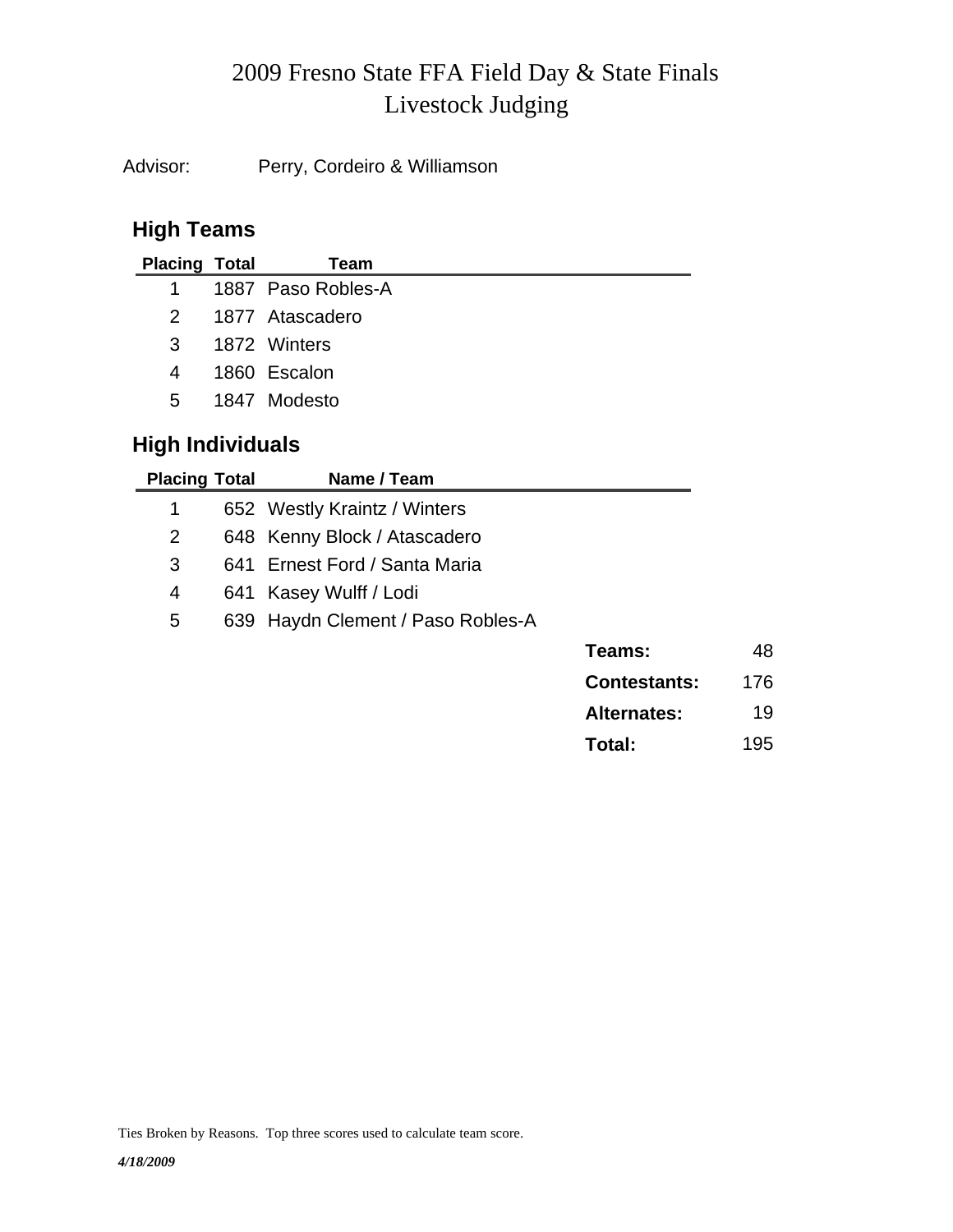**Team Results**

|                             | Charolai Angus<br>s Perf.<br><b>Bulls</b> |     | Angus<br><b>Bulls</b> Heifers | Fall X<br><b>Bred</b><br>Ewe | Ewes | Ewes |     | Hamp Suffolk Market Market Yorkshi<br>X Yrlg X Yrlg Hogs #1 Hogs #2 re Gilts |     | Beef<br>Rsn | Sheep<br>Rsn | Swine | Rsn Grading | Beef Keep/<br>Cull | Tie | Total Place |                |
|-----------------------------|-------------------------------------------|-----|-------------------------------|------------------------------|------|------|-----|------------------------------------------------------------------------------|-----|-------------|--------------|-------|-------------|--------------------|-----|-------------|----------------|
| Arroyo Grande-A             | 133                                       | 147 | 141                           | 126                          | 101  | 93   | 138 | 142                                                                          | 109 | 84          | 105          | 110   | 100         | 132                | 299 | 1661        | 19             |
| Arroyo Grande-B             | 142                                       | 131 | 125                           | 133                          | 122  | 101  | 143 | 132                                                                          | 98  | 91          | 84           | 105   | 84          | 115                | 280 | 1606        | 24             |
| Atascadero                  | 147                                       | 144 | 147                           | 144                          | 141  | 138  | 148 | 116                                                                          | 140 | 133         | 131          | 128   | 112         | 108                | 392 | 1877        | $\overline{2}$ |
| <b>Bakersfield</b>          | 139                                       | 135 | 124                           | 131                          | 143  | 136  | 146 | 124                                                                          | 122 | 80          | 101          | 121   | 110         | 122                | 302 | 1734        | 15             |
| <b>Bakersfield-Foothill</b> | 115                                       | 147 | 143                           | 142                          | 146  | 123  | 130 | 138                                                                          | 138 | 93          | 114          | 123   | 102         | 134                | 330 | 1788        | 10             |
| Bakersfield-Fronteir        | 132                                       | 117 | 144                           | 121                          | 109  | 75   | 137 | 130                                                                          | 116 | 78          | 60           | 82    | 54          | 72                 | 220 | 1427        | -41            |
| <b>Buhach Colony</b>        | 136                                       | 133 | 134                           | 145                          | 150  | 146  | 128 | 98                                                                           | 127 | 115         | 126          | 118   | 95          | 127                | 359 | 1778        | 11             |
| Calexico                    | 83                                        | 113 | 119                           | 136                          | 125  | 138  | 134 | 136                                                                          | 126 | 79          | 90           | 84    | 87          | 107                | 253 | 1557        | 27             |
| Chico                       | 128                                       | 117 | 117                           | 139                          | 136  | 133  | 120 | 120                                                                          | 95  | 64          | 74           | 61    | 85          | 75                 | 199 | 1464        | 37             |
| Clovis-A                    | 139                                       | 117 | 140                           | 142                          | 144  | 127  | 146 | 140                                                                          | 128 | 120         | 130          | 139   | 110         | 97                 | 389 | 1819        | 6              |
| Cottonwood-West V           | 147                                       | 144 | 148                           | 106                          | 135  | 108  | 135 | 130                                                                          | 135 | 89          | 88           | 85    | 80          | 138                | 262 | 1668        | 18             |
| Del Oro-A                   | 106                                       | 133 | 143                           | 124                          | 131  | 94   | 139 | 106                                                                          | 136 | 65          | 88           | 86    | 69          | 87                 | 239 | 1507        | 33             |
| Delta                       | 116                                       | 129 | 145                           | 139                          | 138  | 136  | 146 | 142                                                                          | 124 | 72          | 81           | 85    | 96          | 111                | 238 | 1660        | 20             |
| Denair                      | 107                                       | 139 | 122                           | 139                          | 107  | 83   | 148 | 76                                                                           | 128 | 73          | 94           | 97    | 92          | 101                | 264 | 1506        | 34             |
| El Capitan                  | 120                                       | 108 | 115                           | 131                          | 129  | 117  | 134 | 120                                                                          | 114 | 82          | 94           | 96    | 74          | 120                | 272 | 1554        | 28             |
| <b>Elk Grove-Pleasant</b>   | 143                                       | 125 | 130                           | 132                          | 140  | 131  | 144 | 94                                                                           | 129 | 55          | 56           | 56    | 97          | 126                | 167 | 1558        | 26             |
| Escalon                     | 150                                       | 141 | 150                           | 144                          | 136  | 140  | 137 | 136                                                                          | 140 | 118         | 126          | 113   | 109         | 120                | 357 | 1860        | $\overline{4}$ |
| Escondido                   | 110                                       | 131 | 86                            | 132                          | 116  | 121  | 124 | 128                                                                          | 132 | 84          | 77           | 65    | 46          | 76                 | 226 | 1428        | 40             |
| Fillmore                    | 88                                        | 117 | 142                           | 126                          | 146  | 125  | 148 | 128                                                                          | 106 | 69          | 74           | 69    | 73          | 111                | 212 | 1522        | 32             |
| Forestville                 | 114                                       | 126 | 136                           | 142                          | 134  | 98   | 95  | 110                                                                          | 113 | 103         | 100          | 84    | 72          | 104                | 287 | 1531        | 30             |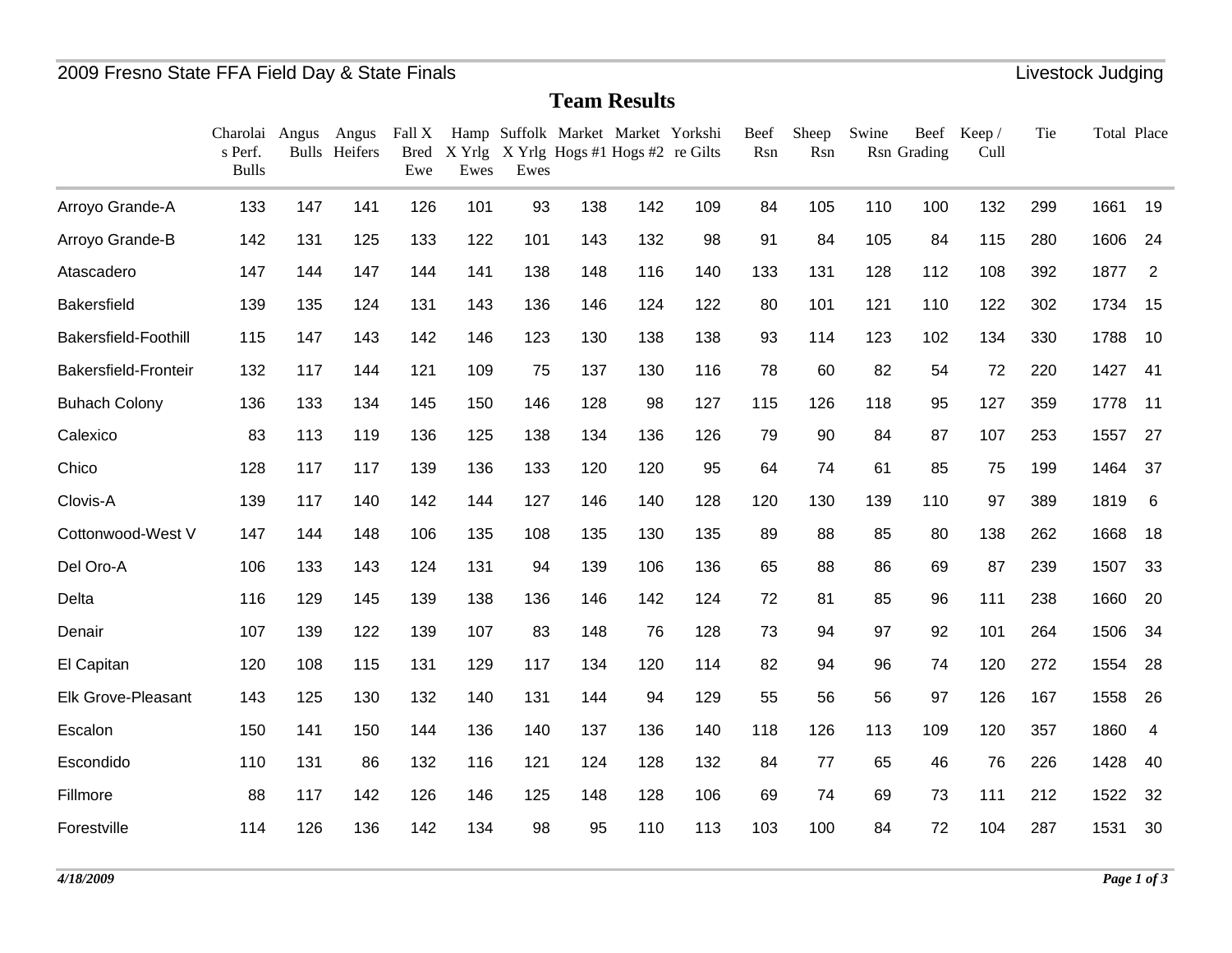**Team Results**

|                  | Charolai Angus<br>s Perf.<br><b>Bulls</b> |     | Angus<br><b>Bulls</b> Heifers | Fall X<br>Bred<br>Ewe | Ewes | Ewes |     | Hamp Suffolk Market Market Yorkshi<br>X Yrlg X Yrlg Hogs #1 Hogs #2 re Gilts |     | Beef<br>Rsn | Sheep<br>Rsn | Swine | Rsn Grading | Beef Keep/<br>Cull | Tie | Total Place |                |
|------------------|-------------------------------------------|-----|-------------------------------|-----------------------|------|------|-----|------------------------------------------------------------------------------|-----|-------------|--------------|-------|-------------|--------------------|-----|-------------|----------------|
| Fresno-Central   | 125                                       | 103 | 115                           | 127                   | 126  | 108  | 143 | 102                                                                          | 114 | 93          | 98           | 88    | 84          | 125                | 279 | 1551        | 29             |
| Galt             | 116                                       | 115 | 142                           | 135                   | 132  | 123  | 137 | 126                                                                          | 136 | 87          | 76           | 86    | 95          | 121                | 249 | 1627        | 23             |
| Gustine          | 134                                       | 106 | 134                           | 137                   | 120  | 129  | 132 | 102                                                                          | 128 | 70          | 98           | 63    | 101         | 77                 | 231 | 1531        | 31             |
| Healdsburg       | 82                                        | 104 | 127                           | 135                   | 113  | 103  | 125 | 96                                                                           | 110 | 0           | 29           | 39    | 27          | 102                | 68  | 1192        | 46             |
| Linden           | 137                                       | 120 | 128                           | 136                   | 120  | 94   | 126 | 138                                                                          | 141 | 81          | 95           | 87    | 67          | 120                | 263 | 1590        | 25             |
| Livermore        | 127                                       | 129 | 144                           | 144                   | 140  | 135  | 146 | 146                                                                          | 142 | 75          | 86           | 105   | 107         | 105                | 266 | 1731        | 16             |
| Lodi             | 140                                       | 144 | 142                           | 135                   | 119  | 140  | 150 | 106                                                                          | 137 | 109         | 111          | 107   | 94          | 120                | 327 | 1754        | 13             |
| Madera-Liberty   | 86                                        | 118 | 119                           | 122                   | 122  | 92   | 133 | 106                                                                          | 105 | 67          | 79           | 90    | 48          | 123                | 236 | 1410        | 42             |
| Modesto          | 145                                       | 144 | 148                           | 144                   | 150  | 148  | 146 | 116                                                                          | 141 | 110         | 125          | 117   | 114         | 99                 | 352 | 1847        | 5              |
| Nipomo-A         | 108                                       | 117 | 148                           | 141                   | 132  | 121  | 146 | 132                                                                          | 126 | 90          | 115          | 119   | 75          | 123                | 324 | 1693        | 17             |
| Nipomo-B         | 121                                       | 109 | 121                           | 142                   | 139  | 112  | 136 | 122                                                                          | 117 | 30          | 42           | 52    | 63          | 90                 | 124 | 1396        | 44             |
| O'Neals-Minarets | 111                                       | 123 | 101                           | 126                   | 104  | 134  | 139 | 102                                                                          | 115 | 71          | 80           | 79    | 66          | 139                | 230 | 1490        | 36             |
| Orestimba        | 126                                       | 139 | 117                           | 135                   | 115  | 113  | 143 | 106                                                                          | 117 | 53          | 81           | 78    | 47          | 73                 | 212 | 1443        | 38             |
| Paso Robles-A    | 141                                       | 144 | 145                           | 141                   | 150  | 140  | 146 | 136                                                                          | 130 | 116         | 120          | 131   | 115         | 132                | 367 | 1887        | $\overline{1}$ |
| Paso Robles-B    | 119                                       | 137 | 150                           | 144                   | 150  | 136  | 125 | 134                                                                          | 150 | 85          | 108          | 110   | 106         | 150                | 303 | 1804        | 8              |
| Petaluma         | 147                                       | 141 | 126                           | 141                   | 136  | 138  | 148 | 122                                                                          | 140 | 98          | 101          | 92    | 88          | 118                | 291 | 1736        | 14             |
| Porterville-A    | 136                                       | 131 | 147                           | 141                   | 136  | 107  | 146 | 134                                                                          | 136 | 90          | 121          | 124   | 116         | 139                | 335 | 1804        | $\overline{7}$ |
| Porterville-B    | 131                                       | 144 | 113                           | 138                   | 146  | 140  | 146 | 106                                                                          | 118 | 78          | 71           | 88    | 105         | 132                | 237 | 1656        | 21             |
| Righetti-A       | 113                                       | 121 | 140                           | 134                   | 115  | 130  | 104 | 78                                                                           | 125 | 72          | 111          | 91    | 59          | 111                | 274 | 1504        | 35             |
| Righetti-B       | 80                                        | 116 | 95                            | 102                   | 135  | 89   | 125 | 96                                                                           | 132 | 20          | 20           | 33    | 45          | 100                | 73  | 1188        | 47             |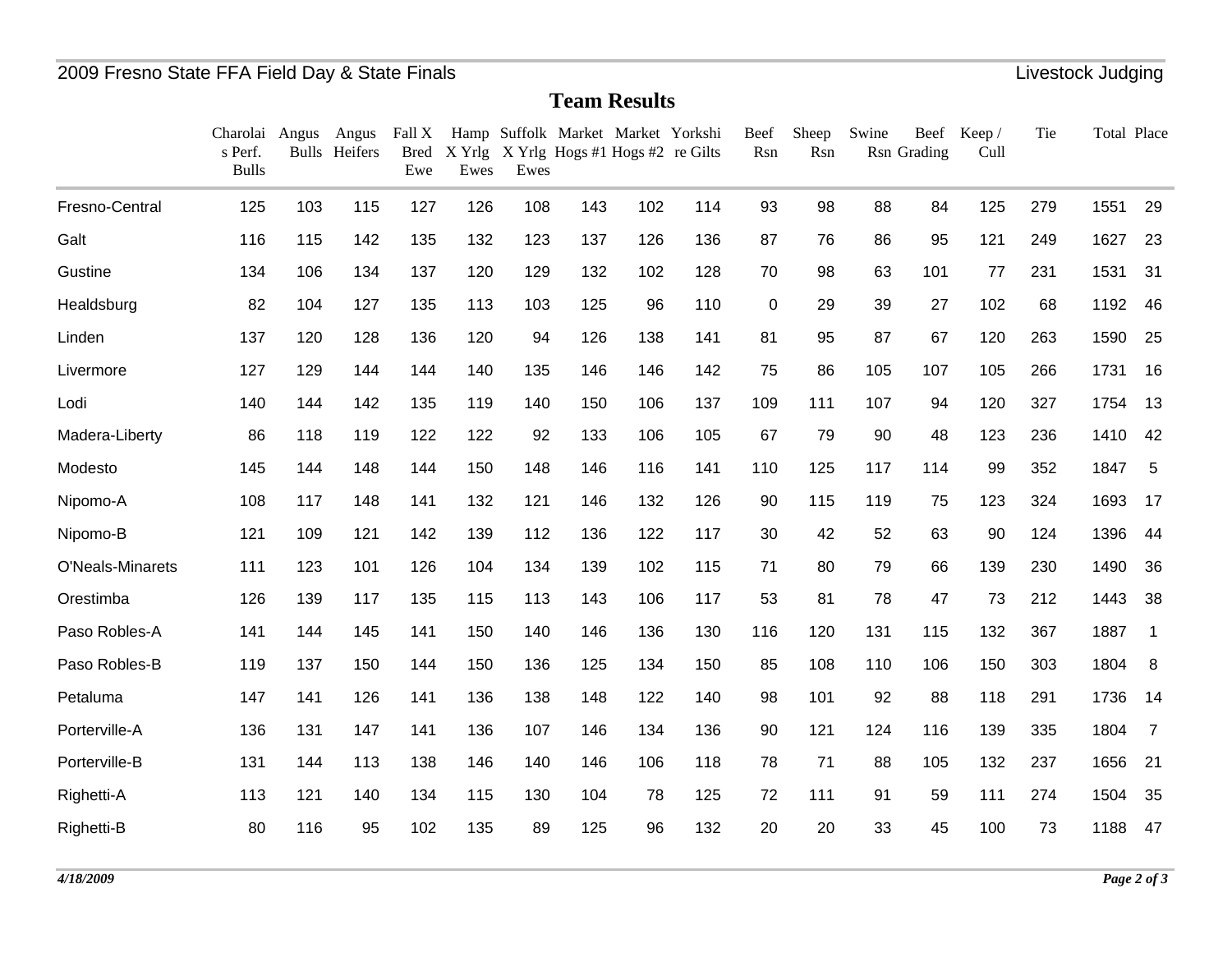**Team Results**

|                      | Charolai<br>s Perf.<br><b>Bulls</b> | Angus | Angus<br>Bulls Heifers | Fall X<br>Ewe | Ewes | Ewes |     | Hamp Suffolk Market Market Yorkshi<br>Bred X Yrlg X Yrlg Hogs #1 Hogs #2 re Gilts |     | Beef<br>Rsn | Sheep<br>Rsn | Swine    | Beef<br>Rsn Grading | Keep/<br>Cull | Tie      | Total Place |     |
|----------------------|-------------------------------------|-------|------------------------|---------------|------|------|-----|-----------------------------------------------------------------------------------|-----|-------------|--------------|----------|---------------------|---------------|----------|-------------|-----|
| San Luis Obispo      | 127                                 | 124   | 144                    | 139           | 150  | 140  | 137 | 102                                                                               | 148 | 119         | 126          | 108      | 102                 | 111           | 353      | 1777        | 12  |
| Santa Maria          | 145                                 | 137   | 140                    | 136           | 142  | 107  | 121 | 140                                                                               | 138 | 116         | 119          | 117      | 110                 | 127           | 352      | 1795        | -9  |
| Santa Rosa-Elsie All | 100                                 | 108   | 123                    | 126           | 89   | 74   | 117 | 136                                                                               | 130 | 70          | 80           | 96       | 45                  | 90            | 246      | 1384        | 45  |
| Sonora               | 94                                  | 90    | 125                    | 135           | 117  | 140  | 143 | 128                                                                               | 102 | 70          | 67           | 80       | 95                  | 54            | 217      | 1440        | -39 |
| St. Helena           | 140                                 | 139   | 150                    | 134           | 147  | 122  | 139 | 134                                                                               | 108 | 86          | 92           | 96       | 69                  | 94            | 274      | 1650        | -22 |
| Warner               | 82                                  | 94    | 92                     | 139           | 127  | 123  | 146 | 130                                                                               | 96  | 0           | 0            | $\Omega$ | 47                  | 46            | $\Omega$ | 1122        | 48  |
| Winters              | 150                                 | 141   | 140                    | 145           | 146  | 146  | 130 | 148                                                                               | 136 | 111         | 124          | 126      | 108                 | 121           | 361      | 1872        | - 3 |
| Woodland-Pioneer     | 126                                 | 109   | 137                    | 112           | 108  | 140  | 134 | 140                                                                               | 113 | 46          | 40           | 40       | 65                  | 96            | 126      | 1406        | 43  |

Ties Broken by Reasons. Top three scores used to calculate team score.

| <b>Class</b>             | Max Score Official Cut 1 Cut 2 Cut 3 |      |   |                |   |
|--------------------------|--------------------------------------|------|---|----------------|---|
| 01 Charolais Perf. Bulls | 50                                   | 2143 | 4 | 3              | 5 |
| 02 Angus Bulls           | 50                                   | 2314 | 3 | 5              | 4 |
| 03 Angus Heifers         | 50                                   | 1234 | 3 | 5              | 2 |
| 04 Fall X Bred Ewe Lambs | 50                                   | 3142 | 3 | 2              | 5 |
| 05 Hamp X Yrlg Ewes      | 50                                   | 3124 | 4 | 3              | 4 |
| 06 Suffolk X Yrlg Ewes   | 50                                   | 3241 | 2 | 4              | 5 |
| 07 Market Hogs #1        | 50                                   | 2341 | 7 | $\overline{2}$ | 5 |
| 08 Market Hogs #2        | 50                                   | 4312 | 4 | 2              | 6 |
| 09 Yorkshire Gilts       | 50                                   | 3142 | 2 | 4              | 5 |
| 10 Beef Rsn              | 50                                   |      |   |                |   |
| 11 Sheep Rsn             | 50                                   |      |   |                |   |
| 12 Swine Rsn             | 50                                   |      |   |                |   |
| 13 Beef Grading          | 50                                   |      |   |                |   |
| 14 Keep / Cull           | 50                                   |      |   |                |   |
|                          |                                      |      |   |                |   |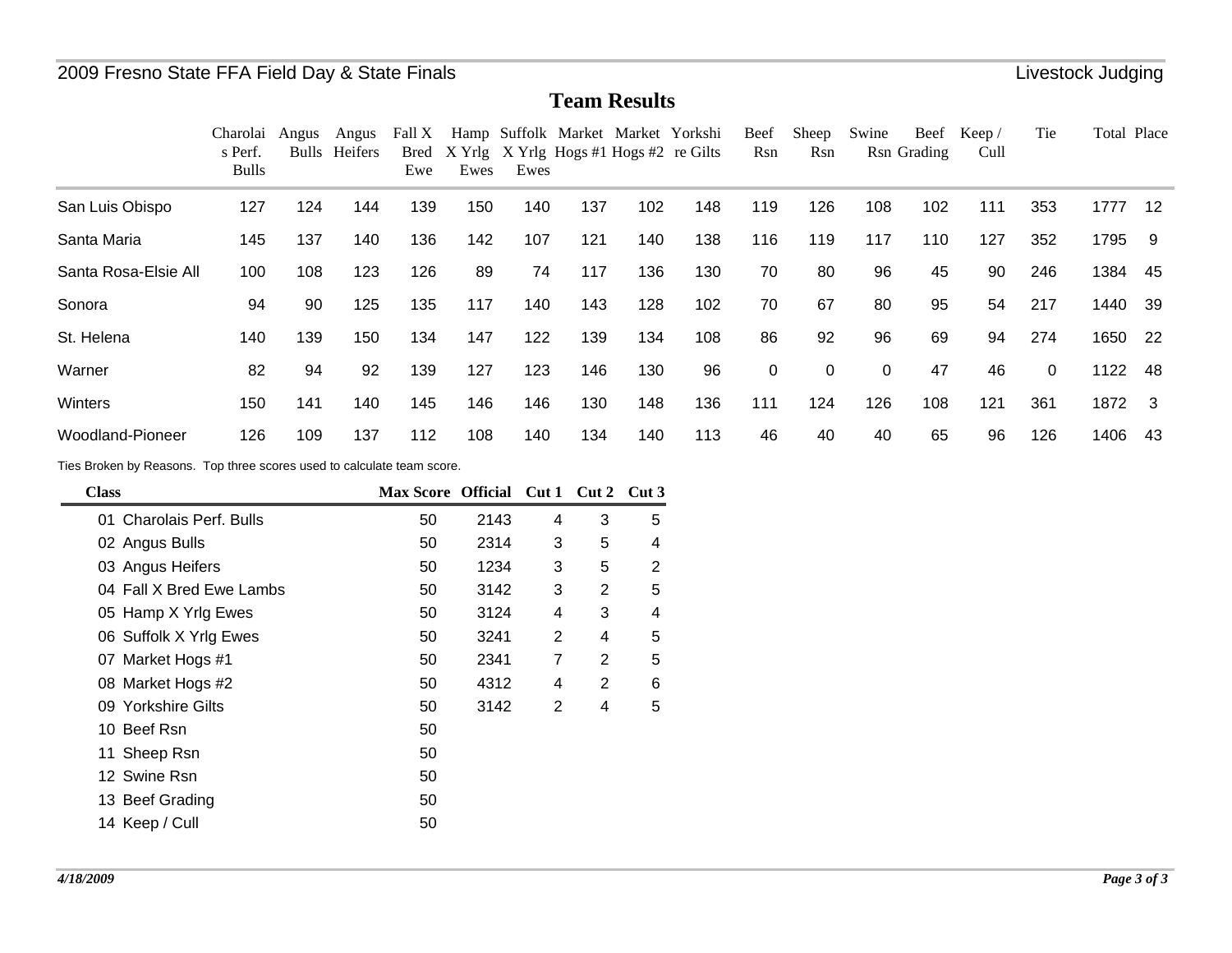#### **Individual Results**

| <b>Arroyo Grande-A</b><br>1661<br>553*<br>47<br>41<br>42<br>38<br>36<br>30<br>32<br>38<br><b>Dustin Frits</b><br>50<br>46<br>38<br>46<br>40<br>29<br>95<br>47<br>47<br>42<br>33<br>42<br>35<br>38<br>James Purkey<br>50<br>50<br>48<br>31<br>25<br>39<br>44<br>98<br>571<br>$\star$<br>39<br>50<br>50<br>42<br>22<br>30<br>34<br>42<br>29<br>50<br>106<br>537*<br>Josh Musgrave<br>13<br>50<br>48<br>38<br>Justice Osiecki<br>50<br>46<br>41<br>47<br>18<br>18<br>38<br>23<br>33<br>38<br>93<br>34<br>44<br>48<br>32<br>510<br><b>Arroyo Grande-B</b><br><b>1606</b><br><b>Alex Ramirez</b><br>47<br>37<br>505*<br>50<br>42<br>36<br>18<br>42<br>31<br>33<br>20<br>35<br>28<br>41<br>88<br>45<br><b>Calem Pimentel</b><br>11<br>27<br>47<br>24<br>30<br>44<br>455<br>27<br>33<br>48<br>50<br>50<br>18<br>17<br>29<br>70<br>38<br>Cody Gardener<br>45<br>47<br>48<br>48<br>25<br>30<br>33<br>30<br>88<br>552<br>46<br>45<br>50<br>40<br>27<br>50<br>47<br>27<br>43<br>38<br>33<br>34<br>37<br>18<br>44<br>104<br>549* 88<br>Eddie Arcano<br>40<br>48<br>50<br>40<br>1877<br><b>Atascadero</b><br>618*<br>47<br>47<br>47<br>47<br>Jeremy Clay<br>48<br>42<br>38<br>29<br>127<br>50<br>48<br>40<br>50<br>44<br>41<br>50<br>43<br>41<br>42<br>47<br>42<br>39<br>44<br>39<br>27<br>123<br>598<br>Keiffer Scroggins<br>48<br>46<br>50<br>40<br>50<br>47<br>50<br>47<br>47<br>46<br>42<br>39<br>50<br>132<br>648*<br>Kenny Block<br>48<br>50<br>48<br>40<br>44<br>35<br>47<br>50<br>47<br>47<br>43<br>133<br>611* 26<br>50<br>50<br>42<br>50<br>28<br>50<br>43<br>29<br>Skylar Robertson<br><b>Atascadero</b><br>47<br>36<br>38<br>32<br>34<br>36<br>35<br>36<br>38<br>111<br>556<br>Freddy Krugar<br>50<br>46<br>48<br>40<br>40<br>50<br>50<br>48<br>40<br>45<br>48<br>32<br>44<br>133<br>637<br><b>Hayley Switzer</b><br>50<br>40<br>48<br>48<br>46<br>48<br>47<br>37<br>23<br>50<br>50<br>42<br>50<br>42<br>39<br>50<br>41<br>39<br>40<br>120<br>598<br><b>Hunter Scroggins</b><br>48<br>24<br>47<br>50<br>47<br>42<br>37<br>43<br>44<br>101<br>576<br>Joelle Clay<br>50<br>48<br>34<br>46<br>24<br>40<br>50<br>47<br>48<br>47<br>42<br>43<br>36<br>108<br>620<br>50<br>48<br>46<br>48<br>25<br>40<br>50<br><b>Ryan Debust</b> | Charolai Angus<br>s Perf.<br><b>Bulls</b> | <b>Bulls</b> | Angus<br>Heifers | Fall X<br><b>Bred</b><br>Ewe | Hamp<br>X Yrlg<br>Ewes | Ewes | X Yrlg Hogs #1 Hogs #2 re Gilts | Suffolk Market Market Yorkshi | Beef<br>Rsn | Sheep<br>Rsn | Swine<br>Rsn | Beef<br>Grading | Keep/<br>Cull | Tie | Total | Place          |
|----------------------------------------------------------------------------------------------------------------------------------------------------------------------------------------------------------------------------------------------------------------------------------------------------------------------------------------------------------------------------------------------------------------------------------------------------------------------------------------------------------------------------------------------------------------------------------------------------------------------------------------------------------------------------------------------------------------------------------------------------------------------------------------------------------------------------------------------------------------------------------------------------------------------------------------------------------------------------------------------------------------------------------------------------------------------------------------------------------------------------------------------------------------------------------------------------------------------------------------------------------------------------------------------------------------------------------------------------------------------------------------------------------------------------------------------------------------------------------------------------------------------------------------------------------------------------------------------------------------------------------------------------------------------------------------------------------------------------------------------------------------------------------------------------------------------------------------------------------------------------------------------------------------------------------------------------------------------------------------------------------------------------------------------------------------------------------------------------------------------------------------------------------------------------------------------------------------------------|-------------------------------------------|--------------|------------------|------------------------------|------------------------|------|---------------------------------|-------------------------------|-------------|--------------|--------------|-----------------|---------------|-----|-------|----------------|
|                                                                                                                                                                                                                                                                                                                                                                                                                                                                                                                                                                                                                                                                                                                                                                                                                                                                                                                                                                                                                                                                                                                                                                                                                                                                                                                                                                                                                                                                                                                                                                                                                                                                                                                                                                                                                                                                                                                                                                                                                                                                                                                                                                                                                            |                                           |              |                  |                              |                        |      |                                 |                               |             |              |              |                 |               |     |       | <u>19</u>      |
|                                                                                                                                                                                                                                                                                                                                                                                                                                                                                                                                                                                                                                                                                                                                                                                                                                                                                                                                                                                                                                                                                                                                                                                                                                                                                                                                                                                                                                                                                                                                                                                                                                                                                                                                                                                                                                                                                                                                                                                                                                                                                                                                                                                                                            |                                           |              |                  |                              |                        |      |                                 |                               |             |              |              |                 |               |     |       | 82             |
|                                                                                                                                                                                                                                                                                                                                                                                                                                                                                                                                                                                                                                                                                                                                                                                                                                                                                                                                                                                                                                                                                                                                                                                                                                                                                                                                                                                                                                                                                                                                                                                                                                                                                                                                                                                                                                                                                                                                                                                                                                                                                                                                                                                                                            |                                           |              |                  |                              |                        |      |                                 |                               |             |              |              |                 |               |     |       | 66             |
|                                                                                                                                                                                                                                                                                                                                                                                                                                                                                                                                                                                                                                                                                                                                                                                                                                                                                                                                                                                                                                                                                                                                                                                                                                                                                                                                                                                                                                                                                                                                                                                                                                                                                                                                                                                                                                                                                                                                                                                                                                                                                                                                                                                                                            |                                           |              |                  |                              |                        |      |                                 |                               |             |              |              |                 |               |     |       | 100            |
|                                                                                                                                                                                                                                                                                                                                                                                                                                                                                                                                                                                                                                                                                                                                                                                                                                                                                                                                                                                                                                                                                                                                                                                                                                                                                                                                                                                                                                                                                                                                                                                                                                                                                                                                                                                                                                                                                                                                                                                                                                                                                                                                                                                                                            |                                           |              |                  |                              |                        |      |                                 |                               |             |              |              |                 |               |     |       | 122            |
|                                                                                                                                                                                                                                                                                                                                                                                                                                                                                                                                                                                                                                                                                                                                                                                                                                                                                                                                                                                                                                                                                                                                                                                                                                                                                                                                                                                                                                                                                                                                                                                                                                                                                                                                                                                                                                                                                                                                                                                                                                                                                                                                                                                                                            |                                           |              |                  |                              |                        |      |                                 |                               |             |              |              |                 |               |     |       | 24             |
|                                                                                                                                                                                                                                                                                                                                                                                                                                                                                                                                                                                                                                                                                                                                                                                                                                                                                                                                                                                                                                                                                                                                                                                                                                                                                                                                                                                                                                                                                                                                                                                                                                                                                                                                                                                                                                                                                                                                                                                                                                                                                                                                                                                                                            |                                           |              |                  |                              |                        |      |                                 |                               |             |              |              |                 |               |     |       | 125            |
|                                                                                                                                                                                                                                                                                                                                                                                                                                                                                                                                                                                                                                                                                                                                                                                                                                                                                                                                                                                                                                                                                                                                                                                                                                                                                                                                                                                                                                                                                                                                                                                                                                                                                                                                                                                                                                                                                                                                                                                                                                                                                                                                                                                                                            |                                           |              |                  |                              |                        |      |                                 |                               |             |              |              |                 |               |     |       | 159            |
|                                                                                                                                                                                                                                                                                                                                                                                                                                                                                                                                                                                                                                                                                                                                                                                                                                                                                                                                                                                                                                                                                                                                                                                                                                                                                                                                                                                                                                                                                                                                                                                                                                                                                                                                                                                                                                                                                                                                                                                                                                                                                                                                                                                                                            |                                           |              |                  |                              |                        |      |                                 |                               |             |              |              |                 |               |     |       | 84             |
|                                                                                                                                                                                                                                                                                                                                                                                                                                                                                                                                                                                                                                                                                                                                                                                                                                                                                                                                                                                                                                                                                                                                                                                                                                                                                                                                                                                                                                                                                                                                                                                                                                                                                                                                                                                                                                                                                                                                                                                                                                                                                                                                                                                                                            |                                           |              |                  |                              |                        |      |                                 |                               |             |              |              |                 |               |     |       |                |
|                                                                                                                                                                                                                                                                                                                                                                                                                                                                                                                                                                                                                                                                                                                                                                                                                                                                                                                                                                                                                                                                                                                                                                                                                                                                                                                                                                                                                                                                                                                                                                                                                                                                                                                                                                                                                                                                                                                                                                                                                                                                                                                                                                                                                            |                                           |              |                  |                              |                        |      |                                 |                               |             |              |              |                 |               |     |       | $\overline{2}$ |
|                                                                                                                                                                                                                                                                                                                                                                                                                                                                                                                                                                                                                                                                                                                                                                                                                                                                                                                                                                                                                                                                                                                                                                                                                                                                                                                                                                                                                                                                                                                                                                                                                                                                                                                                                                                                                                                                                                                                                                                                                                                                                                                                                                                                                            |                                           |              |                  |                              |                        |      |                                 |                               |             |              |              |                 |               |     |       | 19             |
|                                                                                                                                                                                                                                                                                                                                                                                                                                                                                                                                                                                                                                                                                                                                                                                                                                                                                                                                                                                                                                                                                                                                                                                                                                                                                                                                                                                                                                                                                                                                                                                                                                                                                                                                                                                                                                                                                                                                                                                                                                                                                                                                                                                                                            |                                           |              |                  |                              |                        |      |                                 |                               |             |              |              |                 |               |     |       | 37             |
|                                                                                                                                                                                                                                                                                                                                                                                                                                                                                                                                                                                                                                                                                                                                                                                                                                                                                                                                                                                                                                                                                                                                                                                                                                                                                                                                                                                                                                                                                                                                                                                                                                                                                                                                                                                                                                                                                                                                                                                                                                                                                                                                                                                                                            |                                           |              |                  |                              |                        |      |                                 |                               |             |              |              |                 |               |     |       | 2              |
|                                                                                                                                                                                                                                                                                                                                                                                                                                                                                                                                                                                                                                                                                                                                                                                                                                                                                                                                                                                                                                                                                                                                                                                                                                                                                                                                                                                                                                                                                                                                                                                                                                                                                                                                                                                                                                                                                                                                                                                                                                                                                                                                                                                                                            |                                           |              |                  |                              |                        |      |                                 |                               |             |              |              |                 |               |     |       |                |
|                                                                                                                                                                                                                                                                                                                                                                                                                                                                                                                                                                                                                                                                                                                                                                                                                                                                                                                                                                                                                                                                                                                                                                                                                                                                                                                                                                                                                                                                                                                                                                                                                                                                                                                                                                                                                                                                                                                                                                                                                                                                                                                                                                                                                            |                                           |              |                  |                              |                        |      |                                 |                               |             |              |              |                 |               |     |       |                |
|                                                                                                                                                                                                                                                                                                                                                                                                                                                                                                                                                                                                                                                                                                                                                                                                                                                                                                                                                                                                                                                                                                                                                                                                                                                                                                                                                                                                                                                                                                                                                                                                                                                                                                                                                                                                                                                                                                                                                                                                                                                                                                                                                                                                                            |                                           |              |                  |                              |                        |      |                                 |                               |             |              |              |                 |               |     |       | 78             |
|                                                                                                                                                                                                                                                                                                                                                                                                                                                                                                                                                                                                                                                                                                                                                                                                                                                                                                                                                                                                                                                                                                                                                                                                                                                                                                                                                                                                                                                                                                                                                                                                                                                                                                                                                                                                                                                                                                                                                                                                                                                                                                                                                                                                                            |                                           |              |                  |                              |                        |      |                                 |                               |             |              |              |                 |               |     |       | 6              |
|                                                                                                                                                                                                                                                                                                                                                                                                                                                                                                                                                                                                                                                                                                                                                                                                                                                                                                                                                                                                                                                                                                                                                                                                                                                                                                                                                                                                                                                                                                                                                                                                                                                                                                                                                                                                                                                                                                                                                                                                                                                                                                                                                                                                                            |                                           |              |                  |                              |                        |      |                                 |                               |             |              |              |                 |               |     |       | 38             |
|                                                                                                                                                                                                                                                                                                                                                                                                                                                                                                                                                                                                                                                                                                                                                                                                                                                                                                                                                                                                                                                                                                                                                                                                                                                                                                                                                                                                                                                                                                                                                                                                                                                                                                                                                                                                                                                                                                                                                                                                                                                                                                                                                                                                                            |                                           |              |                  |                              |                        |      |                                 |                               |             |              |              |                 |               |     |       | 59             |
|                                                                                                                                                                                                                                                                                                                                                                                                                                                                                                                                                                                                                                                                                                                                                                                                                                                                                                                                                                                                                                                                                                                                                                                                                                                                                                                                                                                                                                                                                                                                                                                                                                                                                                                                                                                                                                                                                                                                                                                                                                                                                                                                                                                                                            |                                           |              |                  |                              |                        |      |                                 |                               |             |              |              |                 |               |     |       | 14             |

#### **Bakersfield**

**1734 15**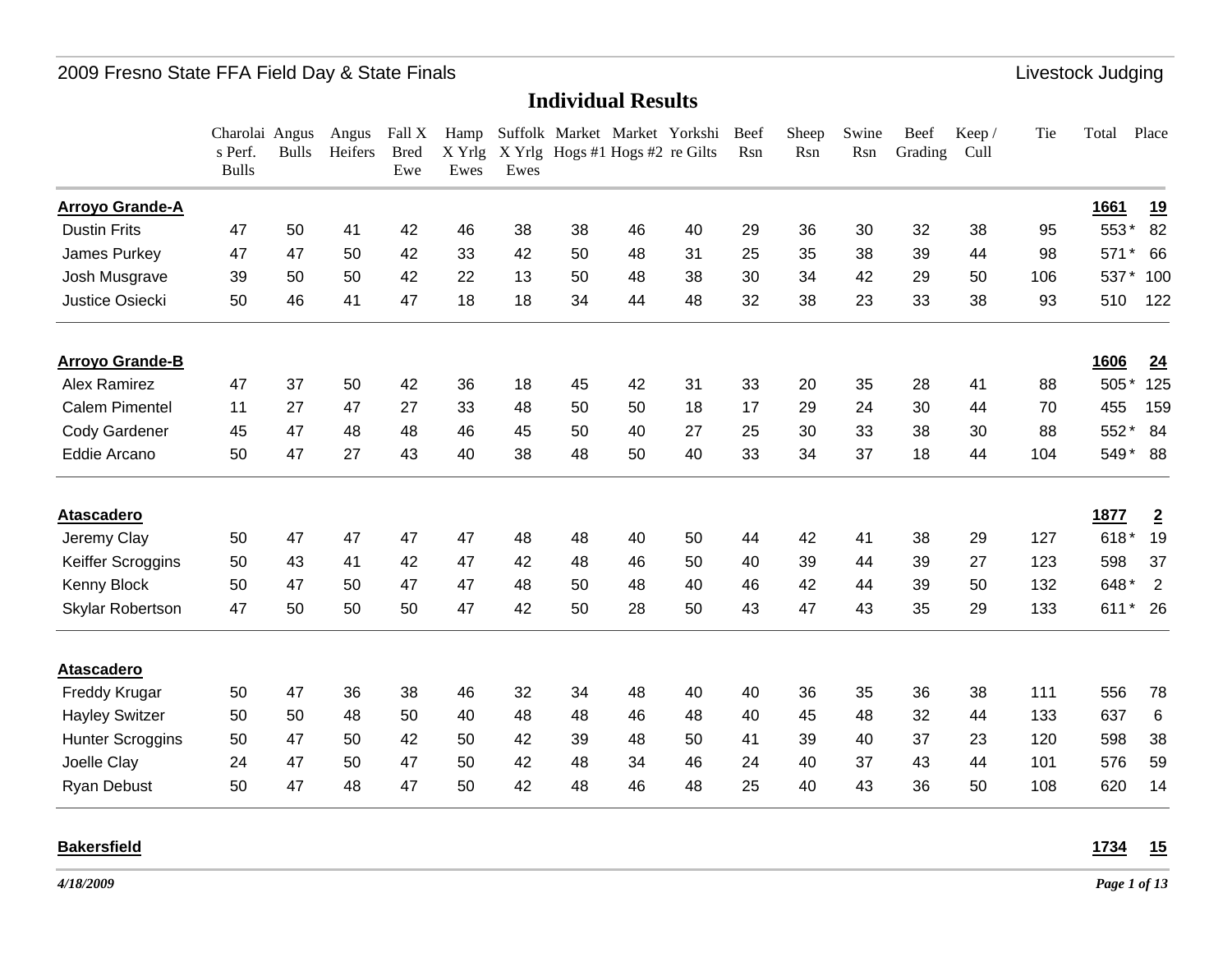|                             | Charolai Angus<br>s Perf.<br><b>Bulls</b> | <b>Bulls</b> | Angus<br>Heifers | Fall X<br><b>Bred</b><br>Ewe | Hamp<br>X Yrlg<br>Ewes | Ewes |    | X Yrlg Hogs #1 Hogs #2 re Gilts | Suffolk Market Market Yorkshi | Beef<br>Rsn | Sheep<br>Rsn | Swine<br>Rsn | Beef<br>Grading | Keep/<br>Cull | Tie | Place<br>Total |
|-----------------------------|-------------------------------------------|--------------|------------------|------------------------------|------------------------|------|----|---------------------------------|-------------------------------|-------------|--------------|--------------|-----------------|---------------|-----|----------------|
| Eric Saldana                | 50                                        | 47           | 36               | 42                           | 47                     | 48   | 48 | 46                              | 37                            | 25          | 30           | 40           | 36              | 33            | 95  | 72<br>565*     |
| Javier Ibarra               | 39                                        | 43           | 41               | 42                           | 46                     | 38   | 50 | 28                              | 40                            | 30          | 34           | 39           | 35              | 39            | 103 | 544*<br>89     |
| Lexie Dobell                | 39                                        | 39           | 50               | 32                           | 46                     | 38   | 45 | 42                              | 31                            | 33          | 38           | 31           | 28              | 21            | 102 | 513<br>118     |
| Nicole Paulden              | 50                                        | 45           | 47               | 47                           | 50                     | 50   | 48 | 50                              | 45                            | 25          | 37           | 42           | 39              | 50            | 104 | 625*<br>9      |
| <b>Bakersfield-Foothill</b> |                                           |              |                  |                              |                        |      |    |                                 |                               |             |              |              |                 |               |     | 1788<br>10     |
| <b>Austin Battles</b>       | 45                                        | 50           | 47               | 50                           | 46                     | 48   | 50 | 40                              | 50                            | 36          | 39           | 41           | 27              | 50            | 116 | 619*<br>16     |
| <b>Hillary Barnes</b>       | 46                                        | 50           | 48               | 50                           | 50                     | 32   | 48 | 48                              | 38                            | 30          | 42           | 47           | 39              | 50            | 119 | 618*<br>20     |
| <b>Justin Andrews</b>       | 24                                        | 47           | 48               | 42                           | 50                     | 43   | 32 | 50                              | 50                            | 27          | 33           | 35           | 36              | 34            | 95  | 86<br>551<br>* |
| Samantha Smith              | 11                                        | 34           | 31               | 50                           | 39                     | 25   | 45 | 50                              | 25                            | 34          | 32           | 42           | 30              | 10            | 108 | 458<br>157     |
| <b>Bakersfield-Fronteir</b> |                                           |              |                  |                              |                        |      |    |                                 |                               |             |              |              |                 |               |     | 1427<br>41     |
| <b>Garrett White</b>        | 46                                        | 43           | 48               | 47                           | 39                     | 31   | 39 | 50                              | 46                            | 26          | 20           | 20           | 13              | 10            | 66  | 478*<br>145    |
| Lee Yantis                  | 36                                        | 43           | 45               | 42                           | 17                     | 13   | 43 | 38                              | 50                            | 20          | 20           | 20           | 22              | 23            | 60  | 432<br>169     |
| <b>Nick Hastin</b>          | 50                                        | 47           | 48               | 27                           | 42                     | 18   | 50 | 44                              | 50                            | 20          | 20           | 37           | 22              | 27            | 77  | 502*<br>129    |
| Sarah Davis                 | 36                                        | 27           | 48               | 47                           | 28                     | 26   | 48 | 36                              | 20                            | 32          | 20           | 25           | 19              | 35            | 77  | 447*<br>166    |
| <b>Buhach Colony</b>        |                                           |              |                  |                              |                        |      |    |                                 |                               |             |              |              |                 |               |     | 1778<br>11     |
| Jennifer Ray                | 50                                        | 47           | 45               | 47                           | 50                     | 48   | 48 | 28                              | 46                            | 47          | 43           | 44           | 35              | 43            | 134 | 11<br>621      |
| <b>Kari Court</b>           | 39                                        | 47           | 50               | 50                           | 50                     | 48   | 48 | 28                              | 45                            | 38          | 42           | 42           | 31              | 34            | 122 | 592*<br>45     |
| Melissa Wells               | 47                                        | 39           | 39               | 48                           | 50                     | 50   | 32 | 42                              | 36                            | 30          | 41           | 32           | 29              | 50            | 103 | 565*<br>71     |
| <b>Trevor Surrock</b>       | 50                                        | 39           | 38               | 47                           | 36                     | 42   | 50 | 40                              | 46                            | 34          | 25           | 33           | 28              | 44            | 92  | 552<br>83      |
| <b>Calexico</b>             |                                           |              |                  |                              |                        |      |    |                                 |                               |             |              |              |                 |               |     | 1557<br>27     |
| Dylan Castillo              | 20                                        | 23           | 45               | 47                           | 40                     | 48   | 50 | 42                              | 46                            | 20          | 29           | 30           | 26              | 34            | 79  | 500*<br>130    |
| Jesse Gastelum              | 40                                        | 9            | 36               | 50                           | 46                     | 43   | 50 | 40                              | 40                            | 20          | 32           | 35           | 19              | 10            | 87  | 470<br>147     |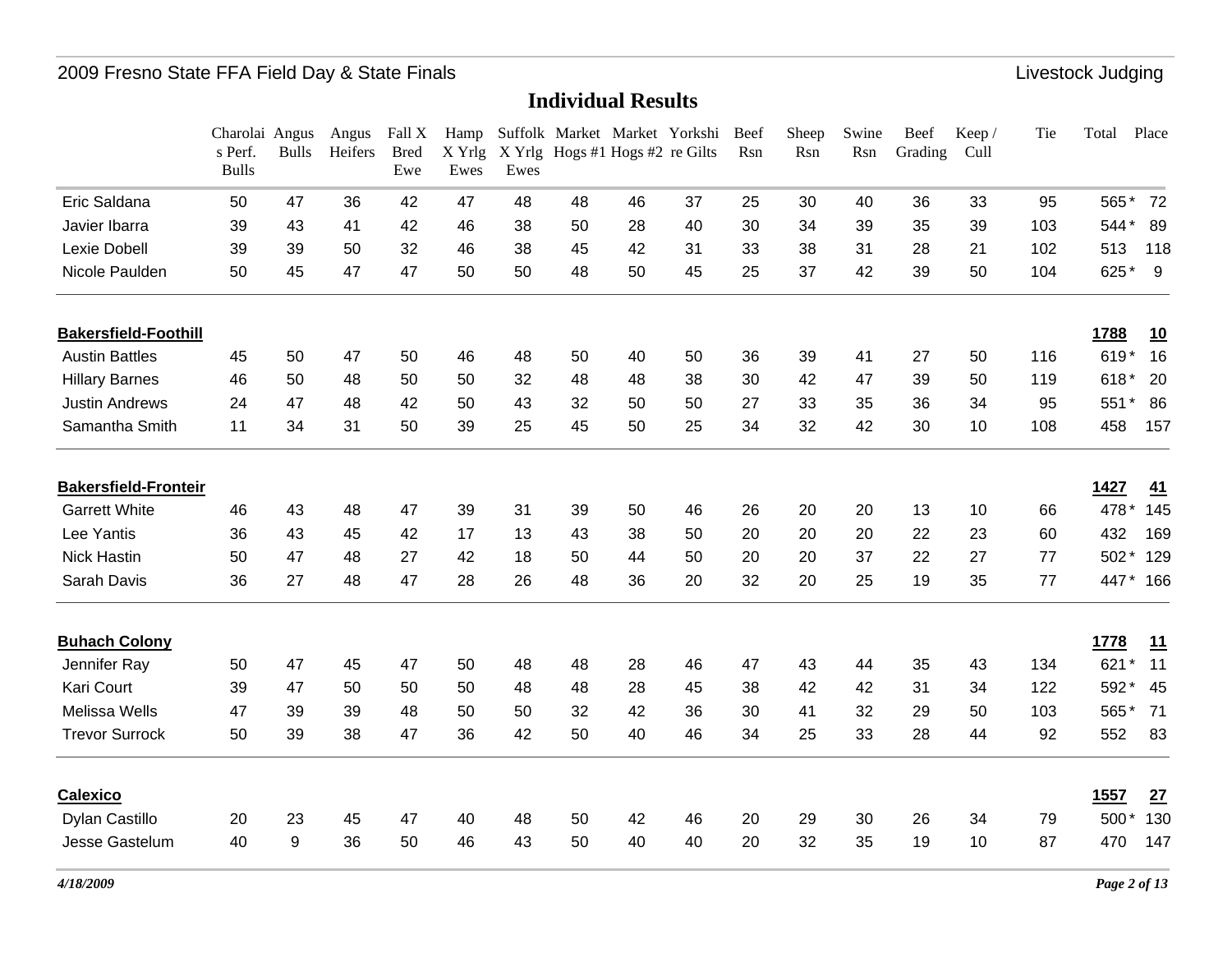|                               | Charolai Angus<br>s Perf.<br><b>Bulls</b> | <b>Bulls</b> | Angus<br>Heifers | Fall X<br><b>Bred</b><br>Ewe | Hamp<br>X Yrlg<br>Ewes | Ewes |    | Suffolk Market Market Yorkshi<br>X Yrlg Hogs #1 Hogs #2 re Gilts |    | Beef<br>Rsn | Sheep<br>Rsn | Swine<br>Rsn | Beef<br>Grading | Keep/<br>Cull | Tie | Total | Place           |
|-------------------------------|-------------------------------------------|--------------|------------------|------------------------------|------------------------|------|----|------------------------------------------------------------------|----|-------------|--------------|--------------|-----------------|---------------|-----|-------|-----------------|
| Juan Ruan                     | 24                                        | 47           | 47               | 47                           | 39                     | 42   | 50 | 46                                                               | 40 | 29          | 25           | 23           | 28              | 32            | 77  |       | 519* 115        |
| Marcela Zhou                  | 39                                        | 43           | 27               | 42                           | 46                     | 48   | 34 | 48                                                               | 40 | 30          | 36           | 31           | 33              | 41            | 97  | 538*  | 99              |
| <b>Chico</b>                  |                                           |              |                  |                              |                        |      |    |                                                                  |    |             |              |              |                 |               |     | 1464  | 37              |
| Alondra Alvarado              | 46                                        | 47           | 31               | 42                           | 50                     | 45   | 50 | 36                                                               | 18 | $\mathbf 0$ | 0            | 0            | 31              | 23            | 0   |       | 419* 175        |
| Elizabeth Rivara              | 36                                        | 43           | 48               | 47                           | 40                     | 38   | 50 | 48                                                               | 46 | 29          | 36           | 33           | 25              | 31            | 98  | 550*  | 87              |
| Sarah Butterfield             | 46                                        | 27           | 38               | 50                           | 46                     | 50   | 20 | 36                                                               | 31 | 35          | 38           | 28           | 29              | 21            | 101 |       | 495* 134        |
| <b>Chowchilla</b>             |                                           |              |                  |                              |                        |      |    |                                                                  |    |             |              |              |                 |               |     |       |                 |
| Caleb Eye                     | 50                                        | 50           | 45               | 47                           | 50                     | 43   | 50 | 50                                                               | 45 | 37          | 31           | 40           | 37              | 23            | 108 | 598   | 39              |
| Luke Schnoor                  | 50                                        | 47           | 50               | 42                           | 50                     | 48   | 48 | 40                                                               | 40 | 40          | 37           | 44           | 40              | 39            | 121 | 615   | 23              |
| <b>Clovis</b>                 |                                           |              |                  |                              |                        |      |    |                                                                  |    |             |              |              |                 |               |     |       |                 |
| <b>Gabe Rosales</b>           | 50                                        | 50           | 39               | 47                           | 50                     | 42   | 50 | 50                                                               | 50 | 38          | 42           | 48           | 37              | 21            | 128 | 614   | 24              |
| <b>Clovis-A</b>               |                                           |              |                  |                              |                        |      |    |                                                                  |    |             |              |              |                 |               |     | 1819  | $6\overline{6}$ |
| <b>Brittney Fund</b>          | 50                                        | 27           | 45               | 42                           | 47                     | 31   | 48 | 44                                                               | 50 | 48          | 41           | 46           | 34              | 43            | 135 | 596*  | 42              |
| <b>Chad Bovver</b>            | 39                                        | 47           | 47               | 50                           | 50                     | 48   | 50 | 46                                                               | 40 | 36          | 43           | 48           | 40              | 21            | 127 | 605*  | 30              |
| <b>Cole Rinehart</b>          | 50                                        | 43           | 48               | 50                           | 47                     | 48   | 48 | 50                                                               | 38 | 36          | 46           | 45           | 36              | 33            | 127 | 618*  | 18              |
| Jerry Siligo                  | 39                                        | 39           | 47               | 42                           | 40                     | 50   | 50 | 28                                                               | 38 | 20          | 40           | 43           | 41              | 44            | 103 | 561   | 75              |
| <b>Cottonwood-West Valley</b> |                                           |              |                  |                              |                        |      |    |                                                                  |    |             |              |              |                 |               |     | 1668  | <u>18</u>       |
| <b>Derrick Barrie</b>         | 24                                        | 47           | 45               | 48                           | 40                     | 48   | 50 | 34                                                               | 37 | 27          | 39           | 20           | 19              | 10            | 86  | 488   | 140             |
| <b>Justin Daniels</b>         | 50                                        | 47           | 48               | 47                           | 46                     | 43   | 48 | 42                                                               | 40 | 33          | 37           | 26           | 20              | 44            | 96  | 571*  | 67              |
| Mariah Fischer                | 50                                        | 47           | 50               | 27                           | 47                     | 45   | 39 | 48                                                               | 50 | 36          | 31           | 34           | 32              | 50            | 101 | 586*  | 51              |
| Nathan Kreps                  | 47                                        | 50           | 50               | 32                           | 42                     | 20   | 48 | 40                                                               | 45 | 20          | 20           | 25           | 28              | 44            | 65  |       | 511 * 121       |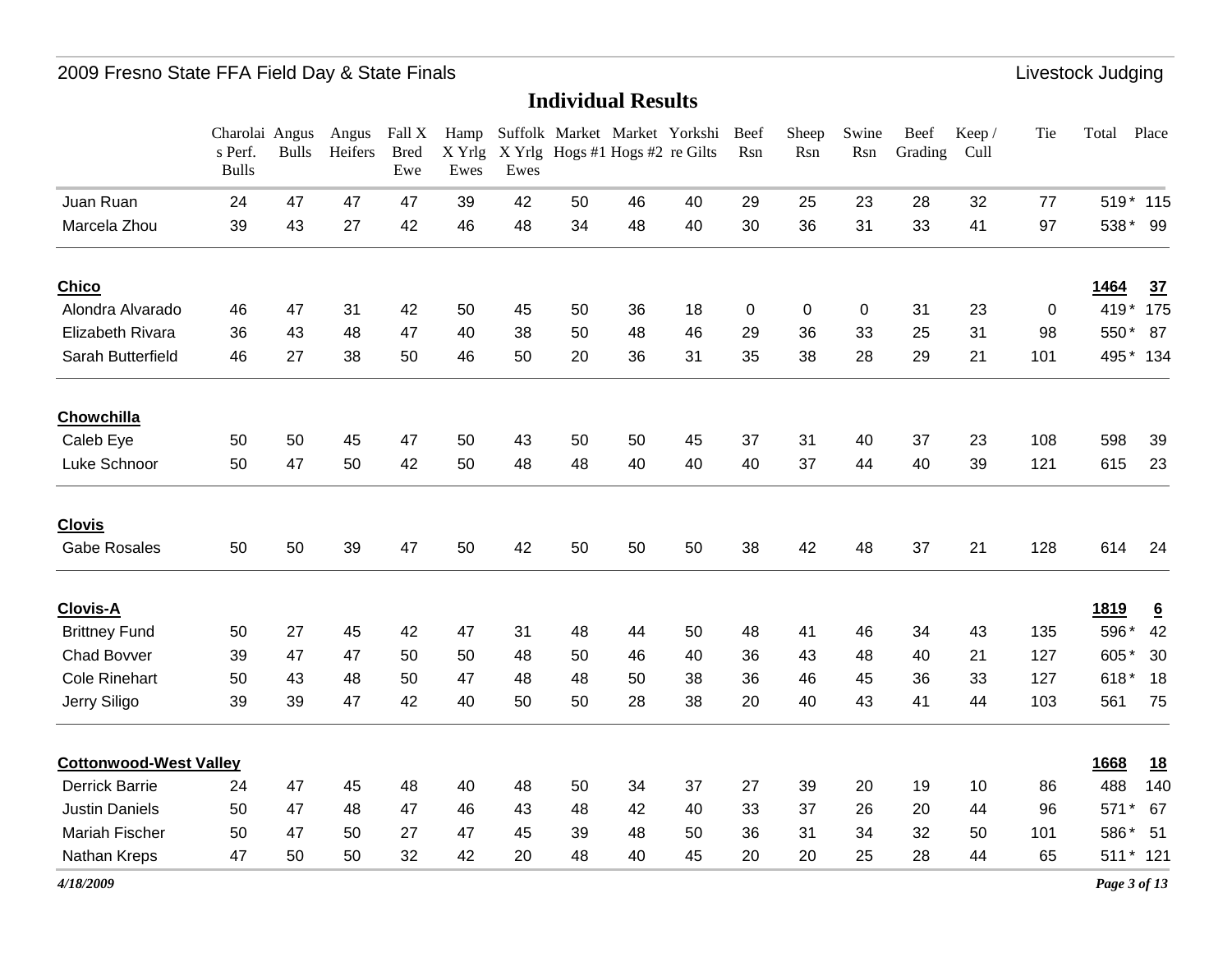### 2009 Fresno State FFA Field Day & State Finals **Little and State Accord Participate 1996** Livestock Judging

#### **Individual Results**

Charolai Angus Angus Fall X Hamp Suffolk Market Market Yorkshi Beef s Perf. Bulls Heifers Bred Bulls Ewe X Yrlg X Yrlg Hogs #1 Hogs #2 re Gilts Rsn Ewes Ewes Sheep Rsn Swine Rsn Grading Cull Beef Keep / TieTotal Place

| Del Oro                 |    |    |    |    |    |    |    |    |    |    |    |    |    |    |     |                |                |
|-------------------------|----|----|----|----|----|----|----|----|----|----|----|----|----|----|-----|----------------|----------------|
| <b>Trevor Schmidt</b>   | 50 | 46 | 50 | 47 | 47 | 50 | 48 | 42 | 48 | 32 | 20 | 43 | 33 | 46 | 95  | 602            | 34             |
| Del Oro-A               |    |    |    |    |    |    |    |    |    |    |    |    |    |    |     | 1507           | 33             |
| <b>Brittney Seaman</b>  | 24 | 47 | 50 | 42 | 50 | 31 | 48 | 28 | 50 | 20 | 32 | 33 | 34 | 32 | 85  | 521            | 111            |
| Morgan Riggs            | 50 | 39 | 48 | 50 | 50 | 45 | 48 | 50 | 40 | 25 | 36 | 32 | 20 | 23 | 93  | 556*           | 79             |
| <b>Taylor Comer</b>     | 32 | 36 | 35 | 40 | 36 | 15 | 39 | 36 | 38 | 19 | 20 | 20 | 11 | 21 | 59  | 398            | 185            |
| <b>Tyler Comer</b>      | 32 | 47 | 45 | 32 | 31 | 18 | 43 | 28 | 46 | 20 | 20 | 21 | 15 | 32 | 61  | 430*           | 170            |
| Delta                   |    |    |    |    |    |    |    |    |    |    |    |    |    |    |     | 1660           | 20             |
| <b>Brandon Raybould</b> | 20 | 34 | 50 | 47 | 40 | 46 | 48 | 44 | 32 | 30 | 26 | 25 | 22 | 41 | 81  | 505            | 126            |
| <b>Gerald Santos</b>    | 39 | 43 | 50 | 47 | 50 | 38 | 48 | 50 | 32 | 27 | 32 | 25 | 26 | 20 | 84  | 527*           | 107            |
| Jacob Hess              | 45 | 47 | 45 | 42 | 46 | 48 | 48 | 46 | 46 | 20 | 20 | 22 | 40 | 50 | 62  | 565            | 74             |
| <b>Jay Callis</b>       | 32 | 39 | 50 | 50 | 42 | 50 | 50 | 46 | 46 | 25 | 29 | 38 | 30 | 41 | 92  | 568*           | 68             |
| <b>Denair</b>           |    |    |    |    |    |    |    |    |    |    |    |    |    |    |     | 1506           | $\frac{34}{5}$ |
| <b>Brittany Pinney</b>  | 11 | 23 | 45 | 43 | 14 | 45 | 41 | 34 | 31 | 25 | 20 | 30 | 23 | 23 | 75  | 408            | 180            |
| <b>Casey Clark</b>      | 36 | 45 | 48 | 50 | 40 | 45 | 48 | 28 | 46 | 30 | 35 | 30 | 43 | 41 | 95  | 565*           | 73             |
| Ryan Cascia             | 24 | 47 | 27 | 42 | 50 | 20 | 50 | 28 | 32 | 23 | 34 | 32 | 32 | 10 | 89  | 451<br>$\star$ | 161            |
| Stephanie Smith         | 47 | 47 | 47 | 47 | 17 | 18 | 50 | 20 | 50 | 20 | 25 | 35 | 17 | 50 | 80  | 490*           | 139            |
| <b>El Capitan</b>       |    |    |    |    |    |    |    |    |    |    |    |    |    |    |     | 1554           | 28             |
| lan Robinson            | 39 | 34 | 30 | 42 | 39 | 36 | 43 | 50 | 26 | 30 | 34 | 30 | 18 | 42 | 94  | 493*           | 137            |
| Sean Robinson           | 41 | 47 | 48 | 47 | 50 | 50 | 48 | 44 | 48 | 32 | 38 | 33 | 30 | 32 | 103 | 588*           | 48             |
| <b>Sierra Suttles</b>   | 40 | 27 | 37 | 42 | 40 | 31 | 43 | 26 | 40 | 20 | 22 | 33 | 26 | 46 | 75  | 473*           | 146            |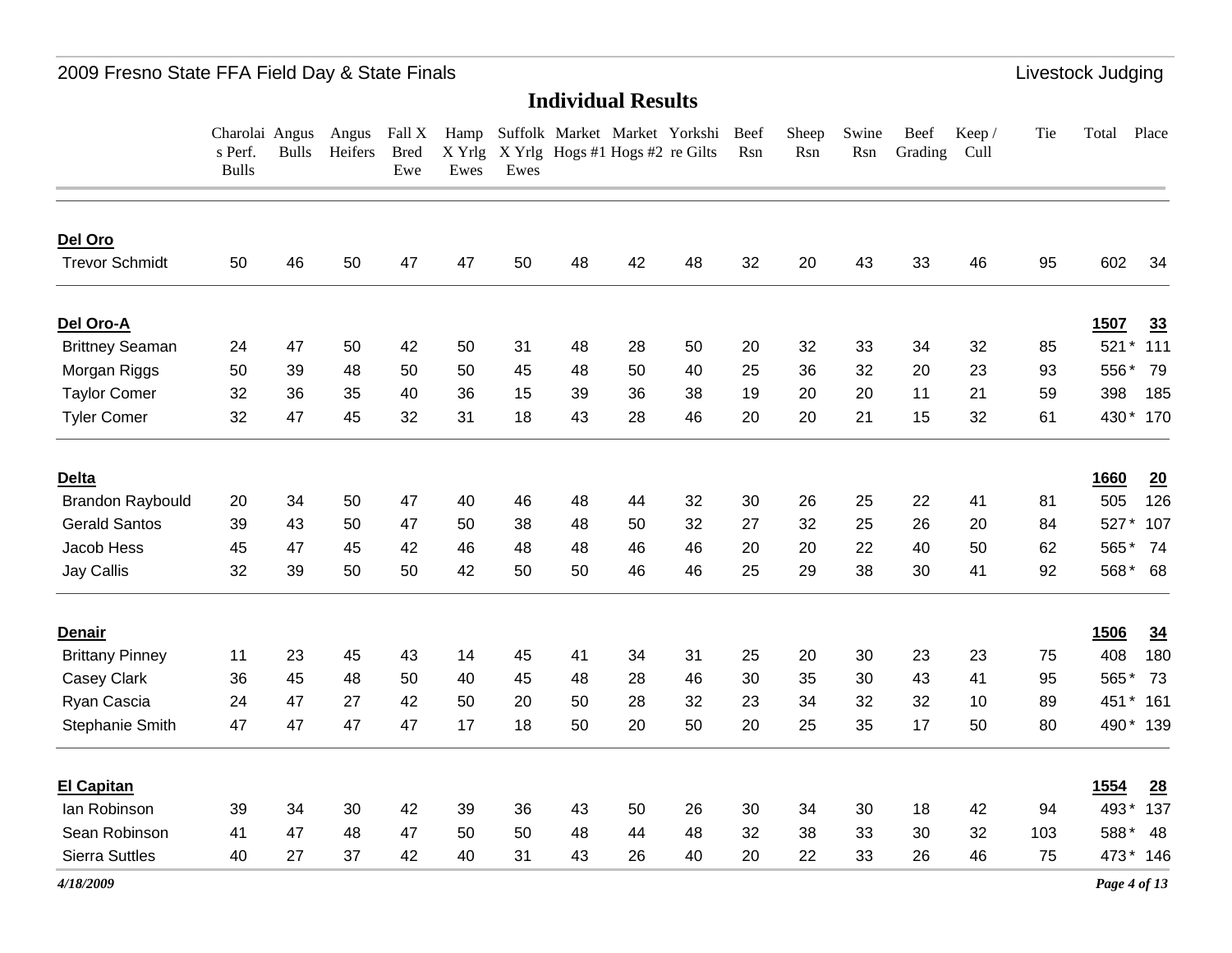#### 2009 Fresno State FFA Field Day & State Finals **Little State State Finals** Livestock Judging

#### **Individual Results**

Charolai Angus Angus Fall X Hamp Suffolk Market Market Yorkshi Beef s Perf. Bulls Bulls Heifers Bred Ewe X Yrlg X Yrlg Hogs #1 Hogs #2 re Gilts Rsn Ewes Ewes Sheep Rsn Swine Rsn Grading Cull Beef Keep / TieTotal Place

| <b>Elk Grove-Pleasant Grove</b> |    |    |    |    |    |    |    |    |    |             |             |           |    |    |             | 1558<br>26                    |
|---------------------------------|----|----|----|----|----|----|----|----|----|-------------|-------------|-----------|----|----|-------------|-------------------------------|
| <b>Dillon Stall</b>             | 46 | 31 | 35 | 43 | 47 | 48 | 48 | 22 | 37 | 20          | 20          | 21        | 27 | 50 | 61          | 495<br>136                    |
| J. Kyle Quinn                   | 50 | 47 | 50 | 47 | 46 | 45 | 48 | 22 | 46 | 35          | 36          | 35        | 30 | 43 | 106         | 580*<br>54                    |
| <b>Justin Dorris</b>            | 47 | 47 | 45 | 42 | 47 | 38 | 48 | 50 | 46 | $\mathbf 0$ | $\mathbf 0$ | $\pmb{0}$ | 40 | 33 | $\mathbf 0$ | 483* 142                      |
| <b>Escalon</b>                  |    |    |    |    |    |    |    |    |    |             |             |           |    |    |             | <b>1860</b><br>$\overline{4}$ |
| Jillian VanTassel               | 50 | 47 | 50 | 50 | 50 | 50 | 39 | 46 | 45 | 43          | 46          | 32        | 35 | 31 | 121         | 25<br>$614*$                  |
| Nick Bianchi                    | 50 | 47 | 50 | 47 | 50 | 48 | 50 | 40 | 45 | 35          | 36          | 40        | 38 | 43 | 111         | 619*<br>17                    |
| ShayLynn Beam                   | 36 | 43 | 24 | 42 | 39 | 38 | 50 | 18 | 40 | 25          | 32          | 43        | 26 | 50 | 100         | 506<br>124                    |
| <b>Taylor LaRosa</b>            | 50 | 47 | 50 | 47 | 36 | 42 | 48 | 50 | 50 | 40          | 44          | 41        | 36 | 46 | 125         | 627*<br>8                     |
| <b>Escondido</b>                |    |    |    |    |    |    |    |    |    |             |             |           |    |    |             | 1428<br>40                    |
| Cory Peterson                   | 46 | 39 | 38 | 42 | 36 | 46 | 38 | 42 | 50 | 30          | 27          | 20        | 18 | 19 | 77          | 138<br>491                    |
| Jacob Barnes                    | 16 | 16 | 39 | 42 | 46 | 43 | 45 | 34 | 20 | $\Omega$    | 0           | $\Omega$  | 17 | 27 | $\Omega$    | 345<br>193                    |
| Samantha Gibson                 | 39 | 45 | 31 | 42 | 40 | 48 | 36 | 48 | 50 | 34          | 30          | 20        | 15 | 38 | 84          | 516*<br>117                   |
| <b>Tanner Stephan</b>           | 25 | 47 | 17 | 48 | 40 | 27 | 50 | 38 | 32 | 20          | 20          | 25        | 13 | 19 | 65          | 421 * 173                     |
| <b>Fillmore</b>                 |    |    |    |    |    |    |    |    |    |             |             |           |    |    |             | 1522<br>32                    |
| Aaron Largen                    | 50 | 36 | 50 | 42 | 46 | 48 | 48 | 50 | 20 | 27          | 34          | 22        | 31 | 31 | 83          | 101<br>535                    |
| Ashley Jackson                  | 27 | 34 | 47 | 43 | 50 | 27 | 50 | 40 | 40 | 22          | 20          | 27        | 23 | 34 | 69          | 484*<br>141                   |
| David Landeros                  | 11 | 47 | 45 | 41 | 50 | 50 | 50 | 38 | 46 | 20          | 20          | 20        | 19 | 46 | 60          | 503*<br>127                   |
| <b>Riley Wright</b>             | 37 | 20 | 35 | 32 | 25 | 18 | 50 | 22 | 27 | 20          | 29          | 31        | 19 | 42 | 80          | 181<br>407                    |
| <b>Forestville</b>              |    |    |    |    |    |    |    |    |    |             |             |           |    |    |             | 1531<br>$\underline{30}$      |
| Alena Caswell                   | 20 | 32 | 38 | 45 | 40 | 18 | 18 | 22 | 32 | 30          | 27          | 25        | 19 | 44 | 82          | 410* 179                      |
| 4/18/2009                       |    |    |    |    |    |    |    |    |    |             |             |           |    |    |             | Page 5 of 13                  |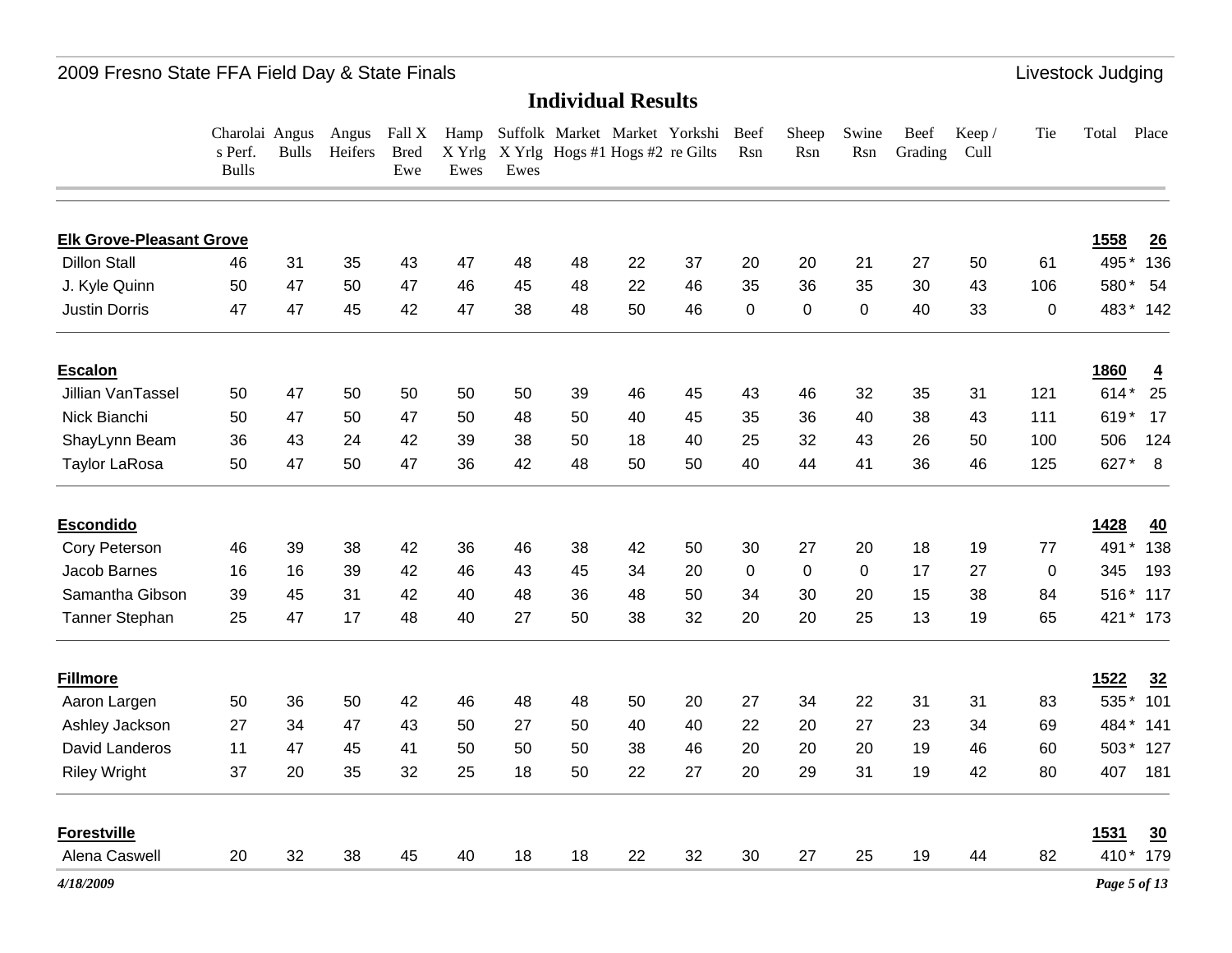|                        | Charolai Angus<br>s Perf.<br><b>Bulls</b> | <b>Bulls</b> | Angus<br>Heifers | Fall X<br><b>Bred</b><br>Ewe | X Yrlg<br>Ewes | Ewes |    | Hamp Suffolk Market Market Yorkshi<br>X Yrlg Hogs #1 Hogs #2 re Gilts |    | Beef<br>Rsn | Sheep<br>Rsn | Swine<br>Rsn | Beef<br>Grading | Keep/<br>Cull | Tie         | Total       | Place    |
|------------------------|-------------------------------------------|--------------|------------------|------------------------------|----------------|------|----|-----------------------------------------------------------------------|----|-------------|--------------|--------------|-----------------|---------------|-------------|-------------|----------|
| Clay Walker            | 47                                        | 47           | 50               | 50                           | 47             | 42   | 43 | 40                                                                    | 43 | 28          | 32           | 22           | 23              | 41            | 82          |             | 555* 81  |
| Victoria Hamilton      | 47                                        | 47           | 48               | 47                           | 47             | 38   | 34 | 48                                                                    | 38 | 45          | 41           | 37           | 30              | 19            | 123         |             | 566* 70  |
| <b>Fresno-Central</b>  |                                           |              |                  |                              |                |      |    |                                                                       |    |             |              |              |                 |               |             | <u>1551</u> | 29       |
| <b>Amber Dauer</b>     | 36                                        | 14           | 38               | 47                           | 36             | 38   | 50 | 40                                                                    | 45 | 31          | 36           | 28           | 19              | 44            | 95          | 502*        | 128      |
| Maison Rickerd         | 50                                        | 50           | 48               | 48                           | 50             | 50   | 43 | 50                                                                    | 42 | 32          | 32           | 32           | 32              | 37            | 96          | 596*        | 43       |
| <b>Tyler Hodges</b>    | 39                                        | 39           | 29               | 32                           | 40             | 20   | 50 | 12                                                                    | 27 | 30          | 30           | 28           | 33              | 44            | 88          |             | 453* 160 |
| Galt                   |                                           |              |                  |                              |                |      |    |                                                                       |    |             |              |              |                 |               |             | 1627        | 23       |
| Lauren Baglietta       | 24                                        | 27           | 48               | 50                           | 46             | 50   | 48 | 28                                                                    | 45 | 25          | 36           | 41           | 34              | 41            | 102         | 543*        | 92       |
| <b>Matt Sailors</b>    | 46                                        | 45           | 47               | 42                           | 50             | 42   | 50 | 48                                                                    | 45 | 42          | 20           | 20           | 38              | 41            | 82          | 576*        | 61       |
| Samantha Lowry         | 46                                        | 43           | 47               | 43                           | 36             | 31   | 39 | 50                                                                    | 46 | 20          | 20           | 25           | 23              | 39            | 65          |             | 508* 123 |
| <b>Gustine</b>         |                                           |              |                  |                              |                |      |    |                                                                       |    |             |              |              |                 |               |             | <u>1531</u> | 31       |
| <b>Hector Sandavol</b> | 50                                        | 34           | 45               | 47                           | 50             | 36   | 45 | 40                                                                    | 40 | 25          | 25           | 21           | 33              | 44            | 71          |             | 535* 102 |
| Justin Souza           | 34                                        | 25           | 50               | 48                           | 46             | 43   | 39 | 16                                                                    | 50 | 25          | 36           | 21           | 36              | 10            | 82          |             | 479* 143 |
| Laken Leonard          | 50                                        | 47           | 39               | 42                           | 24             | 50   | 48 | 46                                                                    | 38 | 20          | 37           | 21           | 32              | 23            | 78          |             | 517* 116 |
| <b>Healdsburg</b>      |                                           |              |                  |                              |                |      |    |                                                                       |    |             |              |              |                 |               |             | <u>1192</u> | 46       |
| <b>Cody Peltz</b>      | 50                                        | 22           | 34               | 47                           | 36             | 38   | 48 | 26                                                                    | 20 | 0           | 0            | 0            | 11              | 50            | 0           | 382*        | 186      |
| Jacob Dorr             | 16                                        | 43           | 48               | 48                           | 46             | 48   | 38 | 22                                                                    | 40 | 0           | 29           | 39           | 16              | 31            | 68          | 464*        | 149      |
| Jason Fitzgerald       | 16                                        | 39           | 45               | 40                           | 31             | 17   | 39 | 48                                                                    | 50 | $\mathbf 0$ | $\pmb{0}$    | $\pmb{0}$    | $\mathbf 0$     | 21            | $\mathbf 0$ |             | 346* 192 |
| Linden                 |                                           |              |                  |                              |                |      |    |                                                                       |    |             |              |              |                 |               |             | <b>1590</b> | 25       |
| Alyssa Perreault       | 20                                        | 12           | 36               | 18                           | 25             | 20   | 39 | 48                                                                    | 43 | 29          | 20           | 20           | 19              | 10            | 69          | 359         | 190      |
| Colleen Sunbury        | 46                                        | 46           | 39               | 42                           | 24             | 13   | 39 | 50                                                                    | 46 | 36          | 35           | 32           | 34              | 44            | 103         | 526*        | 109      |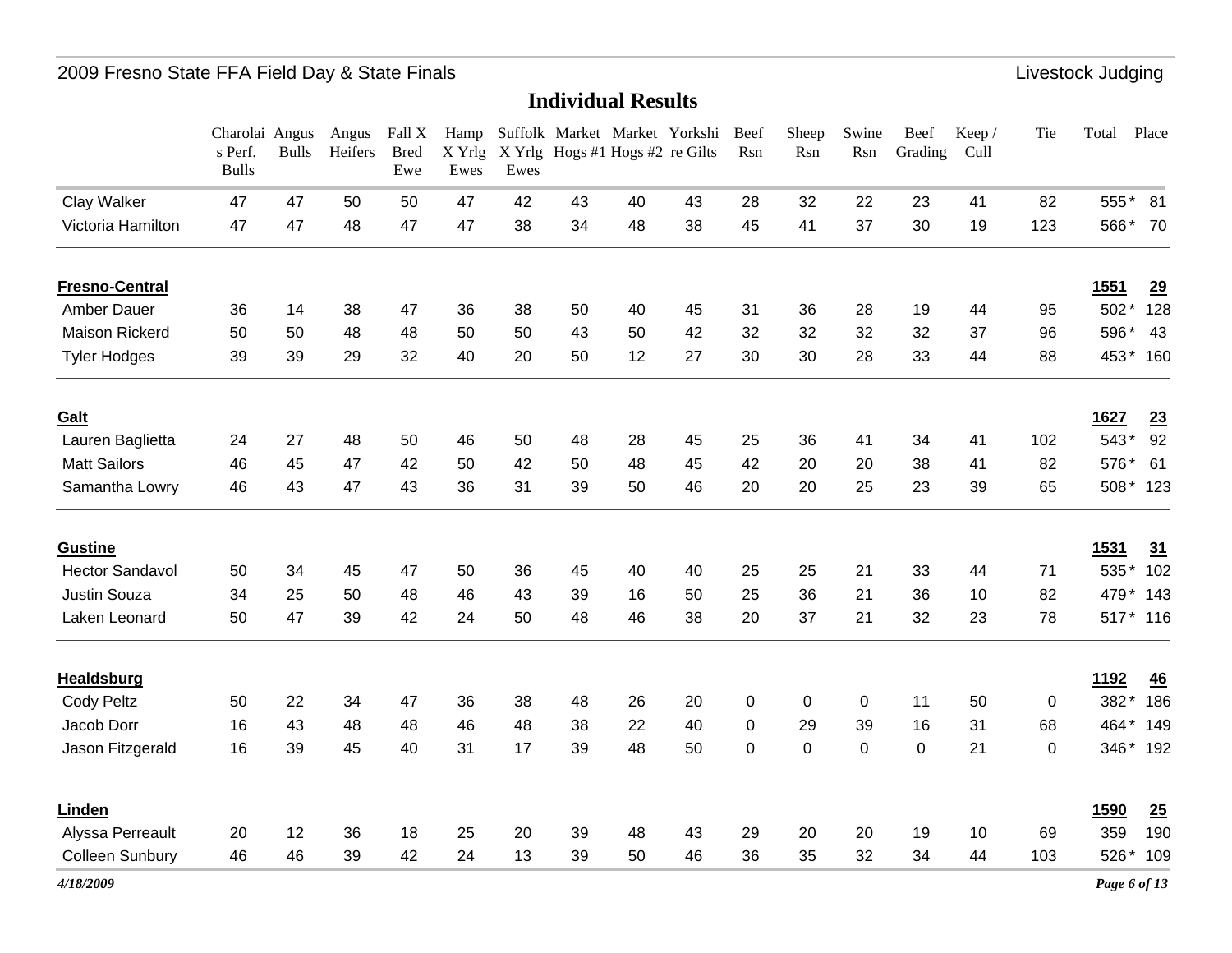|                        | Charolai Angus<br>s Perf.<br><b>Bulls</b> | <b>Bulls</b> | Angus<br>Heifers | Fall X<br><b>Bred</b><br>Ewe | Hamp<br>X Yrlg<br>Ewes | Ewes |    | Suffolk Market Market Yorkshi<br>X Yrlg Hogs #1 Hogs #2 re Gilts |    | Beef<br>Rsn | Sheep<br>Rsn | Swine<br>Rsn | Beef<br>Grading | Keep/<br>Cull | Tie | Total | Place                     |
|------------------------|-------------------------------------------|--------------|------------------|------------------------------|------------------------|------|----|------------------------------------------------------------------|----|-------------|--------------|--------------|-----------------|---------------|-----|-------|---------------------------|
| lan Sunbury            | 50                                        | 31           | 48               | 47                           | 50                     | 31   | 39 | 40                                                               | 50 | 25          | 40           | 35           | 21              | 35            | 100 | 542*  | 95                        |
| <b>Luke Miller</b>     | 41                                        | 43           | 41               | 47                           | 46                     | 50   | 48 | 48                                                               | 45 | 20          | 20           | 20           | 12              | 41            | 60  |       | 522* 110                  |
| Livermore              |                                           |              |                  |                              |                        |      |    |                                                                  |    |             |              |              |                 |               |     | 1731  | <u>16</u>                 |
| <b>Caitlin Maita</b>   | 27                                        | 47           | 48               | 47                           | 40                     | 43   | 50 | 50                                                               | 46 | 20          | 25           | 37           | 32              | 32            | 82  | 544*  | 90                        |
| Carley Rose            | 50                                        | 43           | 48               | 50                           | 50                     | 42   | 48 | 46                                                               | 50 | 25          | 25           | 39           | 38              | 50            | 89  | 604*  | 32                        |
| Cash Kuhn              | 27                                        | 50           | 36               | 47                           | 40                     | 42   | 48 | 50                                                               | 48 | 30          | 36           | 27           | 15              | 23            | 93  | 519   | 113                       |
| <b>Emily Paddack</b>   | 50                                        | 39           | 48               | 47                           | 50                     | 50   | 48 | 50                                                               | 46 | 30          | 36           | 29           | 37              | 23            | 95  | 583*  | 53                        |
| Lodi                   |                                           |              |                  |                              |                        |      |    |                                                                  |    |             |              |              |                 |               |     | 1754  | <u>13</u>                 |
| Kasey Wulff            | 50                                        | 50           | 50               | 47                           | 50                     | 50   | 50 | 50                                                               | 46 | 47          | 40           | 44           | 36              | 31            | 131 | 641   | $\star$<br>$\overline{4}$ |
| Michael Correia        | 40                                        | 47           | 47               | 48                           | 36                     | 48   | 50 | 36                                                               | 46 | 33          | 38           | 40           | 35              | 50            | 111 | 594*  | 44                        |
| <b>Russell Wimmer</b>  | 50                                        | 47           | 45               | 40                           | 33                     | 42   | 50 | 20                                                               | 45 | 29          | 33           | 23           | 23              | 39            | 85  |       | 519* 114                  |
| <b>Madera</b>          |                                           |              |                  |                              |                        |      |    |                                                                  |    |             |              |              |                 |               |     |       |                           |
| Amy Dierberger         | 50                                        | 47           | 50               | 47                           | 47                     | 42   | 50 | 48                                                               | 45 | 33          | 44           | 30           | 33              | 21            | 107 | 587   | 50                        |
| <b>Madera-Liberty</b>  |                                           |              |                  |                              |                        |      |    |                                                                  |    |             |              |              |                 |               |     | 1410  | 42                        |
| Charmayne Hefley       | 27                                        | 37           | 45               | 42                           | 36                     | 18   | 43 | 16                                                               | 27 | 26          | 20           | 20           | 4               | 44            | 66  | 405*  | 182                       |
| Cheyenne Hefley        | 27                                        | 50           | 38               | 50                           | 46                     | 32   | 45 | 50                                                               | 32 | 21          | 39           | 41           | 27              | 44            | 101 | 542*  | 94                        |
| David Perry            | 22                                        | 9            | 17               | 47                           | 25                     | 18   | 48 | 18                                                               | 31 | 29          | 35           | 25           | 8               | 31            | 89  | 363   | 188                       |
| <b>Kylie Bowe</b>      | 32                                        | 31           | 36               | 30                           | 40                     | 42   | 45 | 40                                                               | 46 | 20          | 20           | 29           | 17              | 35            | 69  |       | 463* 153                  |
| <b>Madera-Liberty</b>  |                                           |              |                  |                              |                        |      |    |                                                                  |    |             |              |              |                 |               |     |       |                           |
| <b>Brennan Cornell</b> | 32                                        | 22           | 48               | 47                           | 39                     | 38   | 24 | 40                                                               | 46 | 20          | 37           | 28           | 21              | 17            | 85  | 459   | 155                       |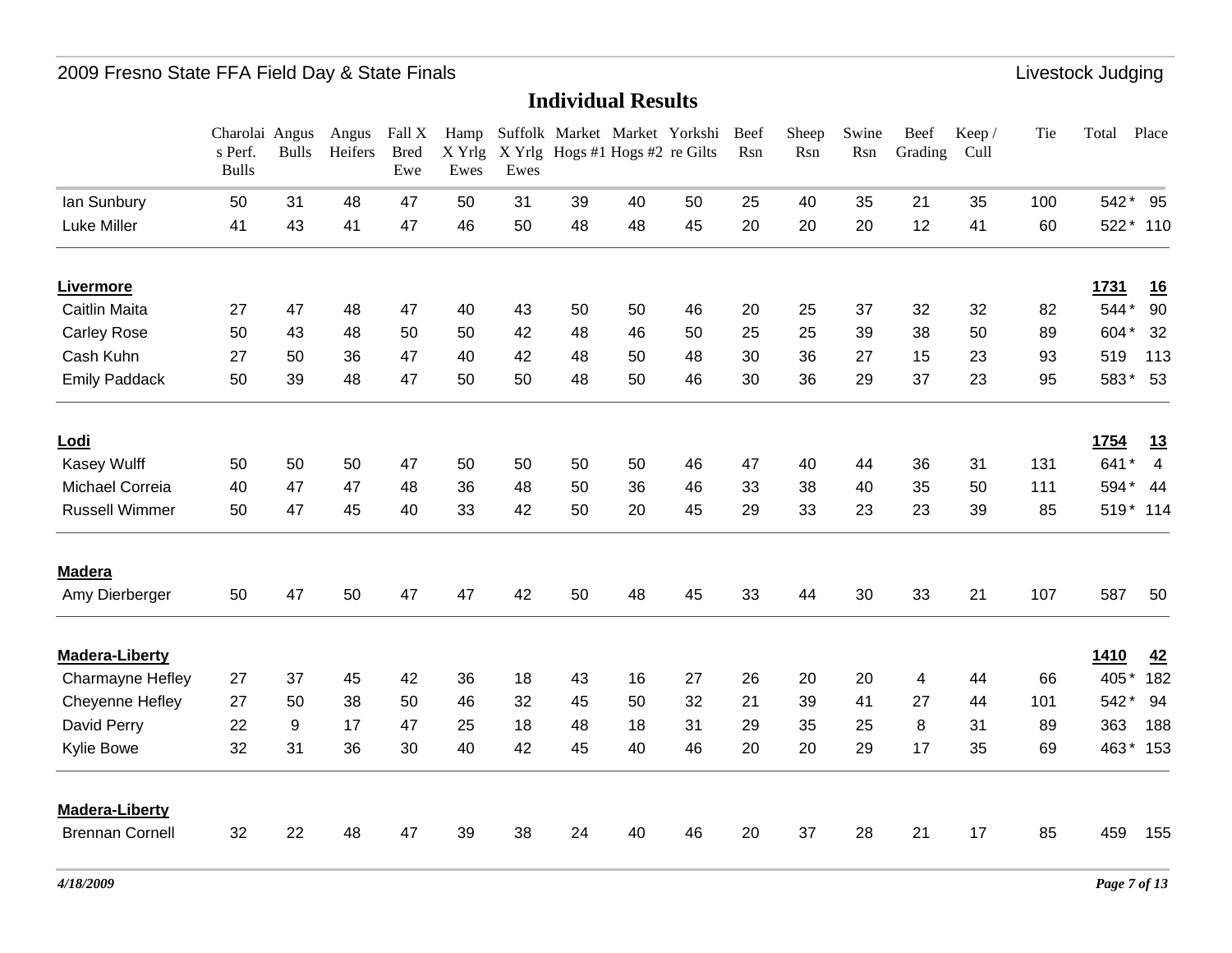### 2009 Fresno State FFA Field Day & State Finals **Little and State Accord Participate 1996** Livestock Judging

#### **Individual Results**

Charolai Angus Angus Fall X Hamp Suffolk Market Market Yorkshi Beef s Perf. Bulls Heifers Bred Bulls Ewe X Yrlg X Yrlg Hogs #1 Hogs #2 re Gilts Rsn Ewes Ewes Sheep Rsn Swine Rsn Grading Cull Beef Keep / TieTotal Place

| <b>Maxwell</b>          |    |    |    |    |    |    |    |    |    |          |    |    |    |    |          |      |                |
|-------------------------|----|----|----|----|----|----|----|----|----|----------|----|----|----|----|----------|------|----------------|
| <b>Kendall Viera</b>    | 34 | 31 | 48 | 50 | 50 | 48 | 48 | 50 | 46 | 34       | 41 | 43 | 33 | 32 | 118      | 588  | 47             |
| <b>Modesto</b>          |    |    |    |    |    |    |    |    |    |          |    |    |    |    |          | 1847 | $\overline{5}$ |
| <b>Brent Taylor</b>     | 50 | 47 | 50 | 50 | 50 | 48 | 38 | 20 | 48 | 39       | 43 | 3  | 35 | 39 | 85       | 560  | 77             |
| <b>Danielle Brazil</b>  | 50 | 47 | 50 | 47 | 50 | 48 | 50 | 44 | 45 | 34       | 41 | 29 | 37 | 37 | 104      | 609* | 28             |
| Jason Mendes            | 45 | 50 | 50 | 47 | 50 | 50 | 48 | 46 | 50 | 36       | 43 | 42 | 39 | 21 | 121      | 617  | 21             |
| <b>Kyle Mendes</b>      | 50 | 47 | 48 | 50 | 50 | 50 | 48 | 26 | 46 | 40       | 41 | 46 | 38 | 41 | 127      | 621  | 12             |
| <b>Modesto</b>          |    |    |    |    |    |    |    |    |    |          |    |    |    |    |          |      |                |
| <b>Brayden Phillips</b> | 27 | 32 | 29 | 47 | 46 | 40 | 32 | 22 | 36 | 20       | 20 | 25 | 15 | 25 | 65       | 416  | 177            |
| Megan Lee               | 20 | 47 | 39 | 47 | 46 | 43 | 50 | 40 | 50 | 20       | 35 | 28 | 31 | 44 | 83       | 540  | 97             |
| Nipomo-A                |    |    |    |    |    |    |    |    |    |          |    |    |    |    |          | 1693 | <u>17</u>      |
| Ashley Nightingale      | 24 | 31 | 50 | 47 | 40 | 42 | 48 | 48 | 50 | 30       | 37 | 38 | 25 | 41 | 105      | 551  | 85             |
| <b>Brittany LaSalle</b> | 50 | 39 | 48 | 47 | 46 | 31 | 48 | 38 | 38 | 30       | 37 | 41 | 21 | 41 | 108      | 555  | 80             |
| <b>Brooke Phillips</b>  | 34 | 47 | 50 | 47 | 46 | 48 | 50 | 46 | 38 | 30       | 41 | 40 | 29 | 41 | 111      | 587  | 49             |
| Shamrae Myers           | 27 | 36 | 48 | 47 | 46 | 48 | 39 | 40 | 18 | 25       | 40 | 41 | 33 | 41 | 106      | 529  | 105            |
| Nipomo-B                |    |    |    |    |    |    |    |    |    |          |    |    |    |    |          | 1396 | 44             |
| Ryan Kasson             | 47 | 31 | 28 | 47 | 47 | 38 | 50 | 22 | 38 | $\Omega$ | 0  | 0  | 30 | 39 | $\Omega$ | 417  | 176            |
| <b>Steven Cox</b>       | 37 | 39 | 48 | 48 | 46 | 48 | 38 | 50 | 48 | 10       | 22 | 20 | 25 | 41 | 52       | 520* | 112            |
| <b>Tyler Menane</b>     | 37 | 39 | 45 | 47 | 46 | 26 | 48 | 50 | 31 | 20       | 20 | 32 | 8  | 10 | 72       | 459  | 156            |
|                         |    |    |    |    |    |    |    |    |    |          |    |    |    |    |          |      |                |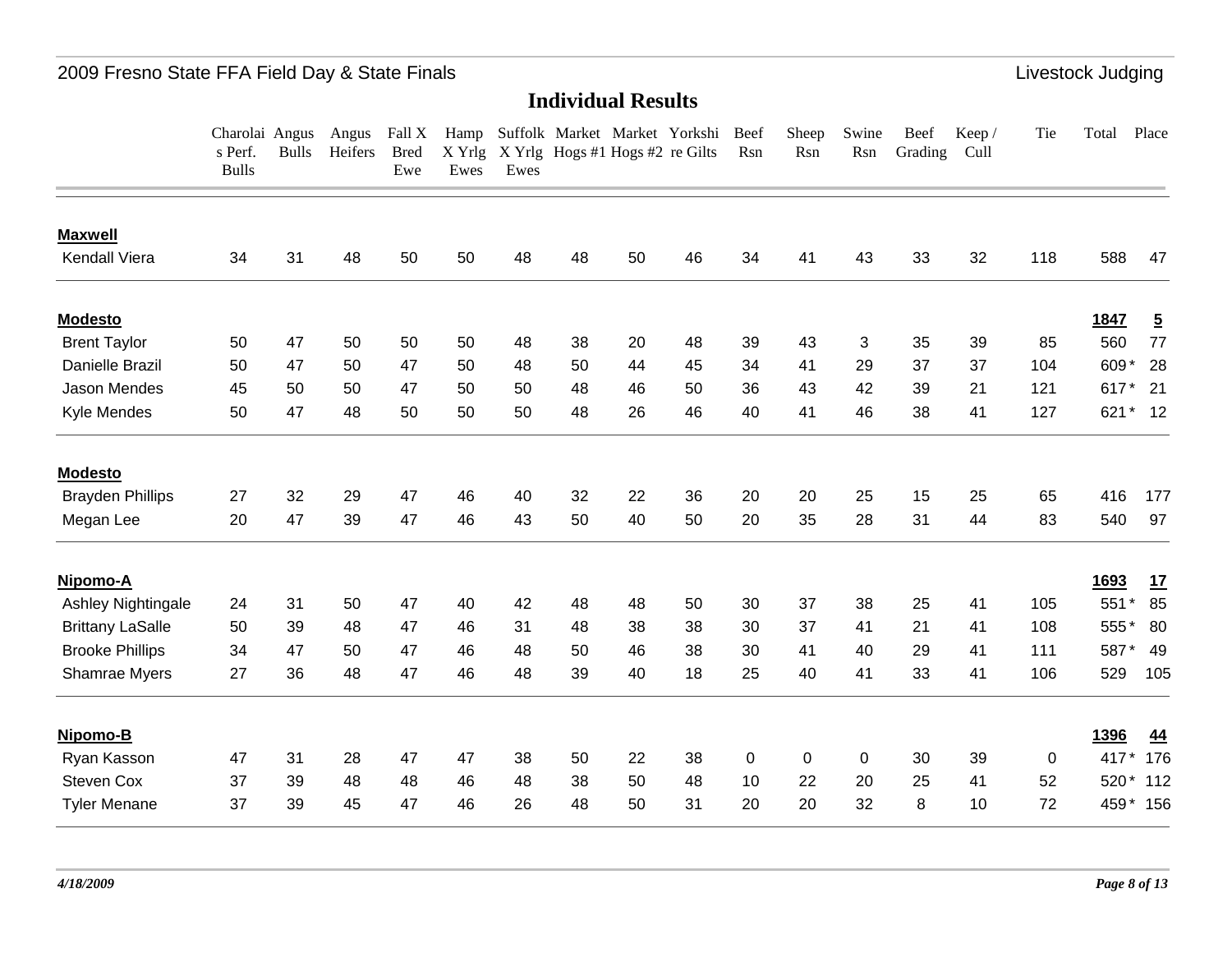|                         | Charolai Angus<br>s Perf.<br><b>Bulls</b> | <b>Bulls</b> | Angus<br>Heifers | Fall X<br><b>Bred</b><br>Ewe | Hamp<br>Ewes | Ewes |    | Suffolk Market Market Yorkshi<br>X Yrlg X Yrlg Hogs #1 Hogs #2 re Gilts |    | Beef<br>Rsn | Sheep<br>Rsn | Swine<br>Rsn | Beef<br>Grading | Keep/<br>Cull | Tie | Total       | Place           |
|-------------------------|-------------------------------------------|--------------|------------------|------------------------------|--------------|------|----|-------------------------------------------------------------------------|----|-------------|--------------|--------------|-----------------|---------------|-----|-------------|-----------------|
| <b>Oakdale</b>          |                                           |              |                  |                              |              |      |    |                                                                         |    |             |              |              |                 |               |     |             |                 |
| John Traini             | 47                                        | 47           | 48               | 47                           | 36           | 38   | 39 | 46                                                                      | 32 | 33          | 43           | 38           | 33              | 50            | 114 | 577         | 57              |
| <b>O'Neals-Minarets</b> |                                           |              |                  |                              |              |      |    |                                                                         |    |             |              |              |                 |               |     | <b>1490</b> | 36              |
| Cody McDougald          | 45                                        | 50           | 50               | 47                           | 47           | 48   | 48 | 40                                                                      | 43 | 31          | 20           | 25           | 33              | 50            | 76  | 577*        | 58              |
| <b>Justin Crossley</b>  | 16                                        | 46           | 34               | 36                           | 18           | 46   | 43 | 40                                                                      | 40 | 19          | 32           | 28           | 15              | 50            | 79  | 463*        | 151             |
| Reno McClellan          | 50                                        | 27           | 17               | 43                           | 39           | 40   | 48 | 22                                                                      | 32 | 21          | 28           | 26           | 18              | 39            | 75  | 450*        | 162             |
| Spencer Dalberg         | 34                                        | 22           | 17               | 48                           | 50           | 48   | 39 | 22                                                                      | 46 | 20          | 24           | 25           | 16              | 39            | 69  | 450         | 163             |
| Orestimba               |                                           |              |                  |                              |              |      |    |                                                                         |    |             |              |              |                 |               |     | 1443        | 38              |
| Cameron Rocha           | 47                                        | 45           | 50               | 42                           | 46           | 48   | 50 | 40                                                                      | 40 | 26          | 28           | 27           | 10              | 33            | 81  | 532*        | 104             |
| <b>Shelby Fields</b>    | 34                                        | 47           | 50               | 50                           | 47           | 45   | 50 | 22                                                                      | 31 | $\mathbf 0$ | 25           | 21           | 18              | 23            | 46  | 463*        | 154             |
| Steven Shull            | 45                                        | 47           | 17               | 43                           | 22           | 20   | 43 | 44                                                                      | 46 | 27          | 28           | 30           | 19              | 17            | 85  |             | 448* 165        |
| Paso Robles-A           |                                           |              |                  |                              |              |      |    |                                                                         |    |             |              |              |                 |               |     | 1887        | <u>1</u>        |
| Dean Dilger             | 47                                        | 50           | 50               | 45                           | 40           | 38   | 48 | 34                                                                      | 38 | 30          | 40           | 42           | 40              | 50            | 112 | 592         | 46              |
| Haydn Clement           | 50                                        | 50           | 47               | 47                           | 50           | 42   | 50 | 46                                                                      | 46 | 45          | 43           | 46           | 38              | 39            | 134 | 639*        | 5               |
| Joesph Parker           | 50                                        | 47           | 50               | 47                           | 50           | 48   | 48 | 42                                                                      | 38 | 41          | 39           | 41           | 40              | 50            | 121 | 631*        | $\overline{7}$  |
| Nathan Douglas          | 41                                        | 47           | 48               | 47                           | 50           | 50   | 48 | 48                                                                      | 46 | 30          | 38           | 44           | 37              | 43            | 112 |             | 617* 22         |
| Paso Robles-B           |                                           |              |                  |                              |              |      |    |                                                                         |    |             |              |              |                 |               |     | 1804        | $\underline{8}$ |
| <b>Brett Pike</b>       | 22                                        | 47           | 50               | 47                           | 50           | 43   | 38 | 48                                                                      | 50 | 27          | 34           | 38           | 32              | 50            | 99  | 576*        | 60              |
| <b>Dillon Bolton</b>    | 50                                        | 47           | 50               | 50                           | 50           | 45   | 48 | 46                                                                      | 50 | 28          | 35           | 39           | 32              | 50            | 102 | 620         | 15              |
| Garrett Schasteen       | 47                                        | 43           | 50               | 47                           | 50           | 48   | 39 | 40                                                                      | 50 | 30          | 39           | 33           | 42              | 50            | 102 | 608*        | 29              |
| Niki Todaro             | 45                                        | 47           | 39               | 36                           | 40           | 18   | 45 | 34                                                                      | 37 | 35          | 28           | 30           | 31              | 33            | 93  | 498         | 132             |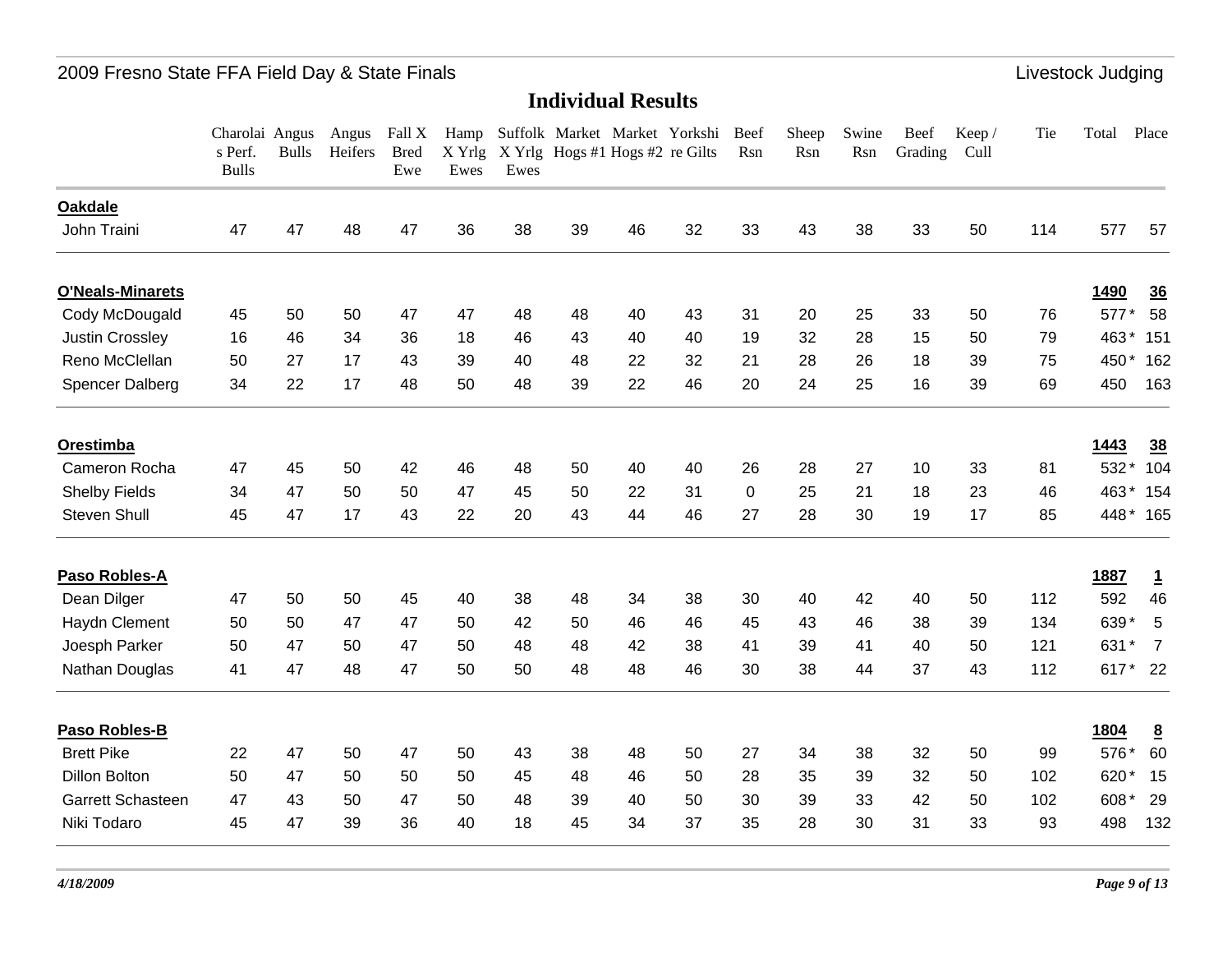|                       | Charolai Angus<br>s Perf.<br><b>Bulls</b> | <b>Bulls</b> | Angus<br>Heifers | Fall X<br><b>Bred</b><br>Ewe | Hamp<br>X Yrlg<br>Ewes | Ewes |    | X Yrlg Hogs #1 Hogs #2 re Gilts | Suffolk Market Market Yorkshi Beef | Rsn         | Sheep<br>Rsn | Swine<br>Rsn | Beef<br>Grading | Keep/<br>Cull | Tie      | Place<br>Total   |
|-----------------------|-------------------------------------------|--------------|------------------|------------------------------|------------------------|------|----|---------------------------------|------------------------------------|-------------|--------------|--------------|-----------------|---------------|----------|------------------|
| Petaluma              |                                           |              |                  |                              |                        |      |    |                                 |                                    |             |              |              |                 |               |          | 1736<br>14       |
| <b>Bobby Taverna</b>  | 50                                        | 47           | 45               | 47                           | 50                     | 50   | 48 | 38                              | 40                                 | 39          | 35           | 30           | 26              | 27            | 104      | 65<br>572*       |
| Cailin Boccaleoni     | 39                                        | 47           | 47               | 50                           | 46                     | 31   | 50 | 22                              | 45                                 | 25          | 33           | 37           | 37              | 31            | 95       | 96<br>540        |
| Erin Monahan          | 50                                        | 47           | 31               | 47                           | 46                     | 40   | 50 | 44                              | 50                                 | 31          | 38           | 34           | 31              | 41            | 103      | 580*<br>56       |
| Kelsey Keene          | 47                                        | 47           | 50               | 47                           | 40                     | 48   | 50 | 40                              | 50                                 | 28          | 28           | 28           | 31              | 50            | 84       | 584*<br>52       |
| Porterville-A         |                                           |              |                  |                              |                        |      |    |                                 |                                    |             |              |              |                 |               |          | 1804<br><u>7</u> |
| Casey Erickson        | 50                                        | 39           | 50               | 47                           | 46                     | 38   | 48 | 46                              | 36                                 | 30          | 43           | 40           | 45              | 46            | 113      | 604*<br>31       |
| Cynthia Konda         | 47                                        | 45           | 50               | 47                           | 50                     | 27   | 50 | 44                              | 50                                 | 25          | 39           | 44           | 35              | 50            | 108      | 603*<br>33       |
| Julie Schelhase       | 46                                        | 47           | 45               | 47                           | 40                     | 42   | 50 | 40                              | 46                                 | 20          | 20           | 25           | 32              | 27            | 65       | 108<br>527       |
| <b>Kurt Parsons</b>   | 39                                        | 47           | 47               | 47                           | 40                     | 42   | 48 | 44                              | 50                                 | 35          | 39           | 40           | 36              | 43            | 114      | 597*<br>41       |
| Porterville-B         |                                           |              |                  |                              |                        |      |    |                                 |                                    |             |              |              |                 |               |          | 1656<br>21       |
| Makayla Reed          | 50                                        | 47           | 48               | 47                           | 50                     | 42   | 48 | 40                              | 50                                 | 26          | 20           | 25           | 38              | 43            | 71       | 62<br>574*       |
| Miranda Patrick       | 45                                        | 47           | 36               | 43                           | 46                     | 48   | 48 | 24                              | 37                                 | 22          | 26           | 38           | 37              | 46            | 86       | 543*<br>93       |
| Nicole Erickson       | 36                                        | 50           | 29               | 48                           | 50                     | 50   | 50 | 42                              | 31                                 | 30          | 25           | 25           | 30              | 43            | 80       | 539*<br>98       |
| Samantha Longoria     | 50                                        | 43           | 47               | 47                           | 46                     | 38   | 39 | 44                              | 31                                 | 25          | 20           | 22           | 30              | 30            | 67       | 512<br>120       |
| <b>Righetti-A</b>     |                                           |              |                  |                              |                        |      |    |                                 |                                    |             |              |              |                 |               |          | 35<br>1504       |
| <b>Ashley Perez</b>   | 39                                        | 43           | 50               | 47                           | 47                     | 50   | 48 | 14                              | 40                                 | 31          | 38           | 28           | 21              | 32            | 97       | 528*<br>106      |
| <b>Brandon Snyder</b> | 34                                        | 47           | 45               | 40                           | 28                     | 32   | 34 | 22                              | 45                                 | 21          | 37           | 28           | 17              | 33            | 86       | 463*<br>150      |
| Cody Sandstrom        | 45                                        | 47           | 48               | 20                           | 33                     | 26   | 48 | 40                              | 46                                 | $\mathbf 0$ | $\mathbf 0$  | $\mathbf 0$  | 19              | 43            | $\Omega$ | 178<br>415       |
| Joe Ryan              | 40                                        | 31           | 45               | 47                           | 40                     | 48   | 22 | 42                              | 40                                 | 20          | 36           | 35           | 21              | 46            | 91       | $513*$<br>119    |
| <b>Righetti-B</b>     |                                           |              |                  |                              |                        |      |    |                                 |                                    |             |              |              |                 |               |          | 1188<br>47       |
| Alec Monte            | 47                                        | 47           | 45               | 47                           | 46                     | 26   | 43 | 16                              | 36                                 | $\pmb{0}$   | $\pmb{0}$    | $\mathsf 0$  | 18              | 50            | 0        | 174<br>$421*$    |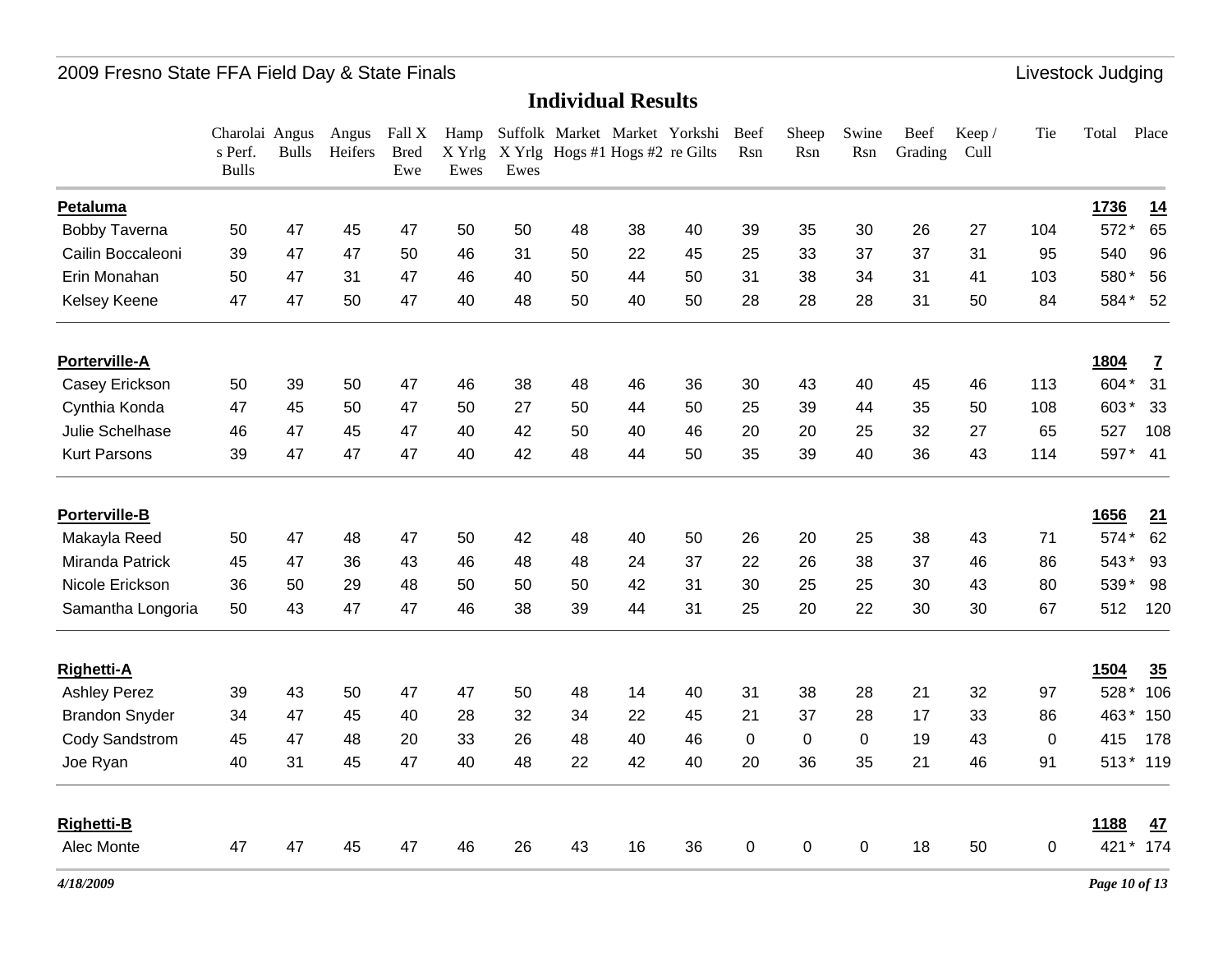|                               | Charolai Angus<br>s Perf.<br><b>Bulls</b> | <b>Bulls</b> | Angus<br>Heifers | Fall X<br><b>Bred</b><br>Ewe | X Yrlg<br>Ewes | Ewes |    | Hamp Suffolk Market Market Yorkshi<br>X Yrlg Hogs #1 Hogs #2 re Gilts |    | Beef<br>Rsn | Sheep<br>Rsn | Swine<br>Rsn | Beef<br>Grading | Keep/<br>Cull | Tie          | Total | Place                   |
|-------------------------------|-------------------------------------------|--------------|------------------|------------------------------|----------------|------|----|-----------------------------------------------------------------------|----|-------------|--------------|--------------|-----------------|---------------|--------------|-------|-------------------------|
| Cady Smith                    | 11                                        | 23           | 20               | 23                           | 42             | 43   | 34 | 34                                                                    | 46 | $\mathbf 0$ | 0            | 0            | 13              | 21            | $\mathbf{0}$ |       | 310* 195                |
| <b>Cory Perez</b>             | 22                                        | 46           | 30               | 32                           | 47             | 20   | 48 | 46                                                                    | 50 | 20          | 20           | 33           | 14              | 29            | 73           |       | 457 * 158               |
| San Jacinto                   |                                           |              |                  |                              |                |      |    |                                                                       |    |             |              |              |                 |               |              |       |                         |
| <b>Charles Smith</b>          | 45                                        | 47           | 15               | 26                           | 28             | 45   | 43 | 50                                                                    | 45 | 26          | 25           | 25           | 12              | 31            | 76           | 463   | 152                     |
| Gabe Grgetich                 | 15                                        | 31           | 47               | 42                           | 14             | 18   | 48 | 48                                                                    | 36 | 20          | 20           | 20           | 23              | 19            | 60           | 401   | 183                     |
| <b>San Luis Obispo</b>        |                                           |              |                  |                              |                |      |    |                                                                       |    |             |              |              |                 |               |              | 1777  | 12                      |
| Ashley Judge                  | 50                                        | 43           | 48               | 47                           | 50             | 50   | 39 | 38                                                                    | 48 | 44          | 43           | 37           | 31              | 41            | 124          | 609*  | 27                      |
| <b>Bailey Riedel</b>          | 50                                        | 47           | 48               | 50                           | 50             | 45   | 48 | 24                                                                    | 50 | 43          | 47           | 36           | 36              | 27            | 126          | 601*  | 35                      |
| Lauren Huffaker               | 39                                        | 27           | 36               | 32                           | 40             | 50   | 43 | 28                                                                    | 40 | 20          | 30           | 40           | 26              | 44            | 90           | 495   | 135                     |
| <b>Patrick Larsen</b>         | 27                                        | 34           | 48               | 42                           | 50             | 45   | 50 | 40                                                                    | 50 | 32          | 36           | 35           | 35              | 43            | 103          | 567*  | 69                      |
| <b>San Luis Obispo</b>        |                                           |              |                  |                              |                |      |    |                                                                       |    |             |              |              |                 |               |              |       |                         |
| <b>Eric Lewis</b>             | 50                                        | 46           | 48               | 42                           | 50             | 45   | 48 | 50                                                                    | 38 | 35          | 30           | 40           | 36              | 40            | 105          | 598   | 40                      |
| <b>Santa Maria</b>            |                                           |              |                  |                              |                |      |    |                                                                       |    |             |              |              |                 |               |              | 1795  | $\overline{\mathbf{a}}$ |
| <b>Ernest Ford</b>            | 50                                        | 47           | 45               | 47                           | 50             | 38   | 48 | 50                                                                    | 50 | 44          | 46           | 45           | 38              | 43            | 135          | 641*  | 3                       |
| Kayla Ford                    | 45                                        | 43           | 45               | 42                           | 42             | 32   | 34 | 46                                                                    | 38 | 28          | 33           | 33           | 37              | 34            | 94           | 532*  | 103                     |
| Samara Guerra                 | 50                                        | 47           | 50               | 47                           | 50             | 37   | 39 | 44                                                                    | 50 | 44          | 40           | 39           | 35              | 50            | 123          | 622*  | 10                      |
| <b>Santa Rosa-Elsie Allen</b> |                                           |              |                  |                              |                |      |    |                                                                       |    |             |              |              |                 |               |              | 1384  | 45                      |
| Caitlin Lampe                 | 39                                        | 39           | 34               | 42                           | 25             | 18   | 45 | 42                                                                    | 48 | 30          | 30           | 39           | 13              | 34            | 99           | 478 * | 144                     |
| Cecilia Wilson                | 11                                        | 22           | 39               | 41                           | 40             | 43   | 34 | 50                                                                    | 32 | 20          | 30           | 37           | 14              | 23            | 87           | 436*  | 168                     |
| Clayton Lampe                 | 47                                        | 16           | 17               | 32                           | 17             | 38   | 13 | 50                                                                    | 45 | 20          | 20           | 19           | 21              | 23            | 59           | 378   | 187                     |
| <b>Timothy Detoy</b>          | 50                                        | 47           | 50               | 43                           | 24             | 13   | 38 | 44                                                                    | 50 | 20          | 20           | 20           | 18              | 33            | 60           |       | 470* 148                |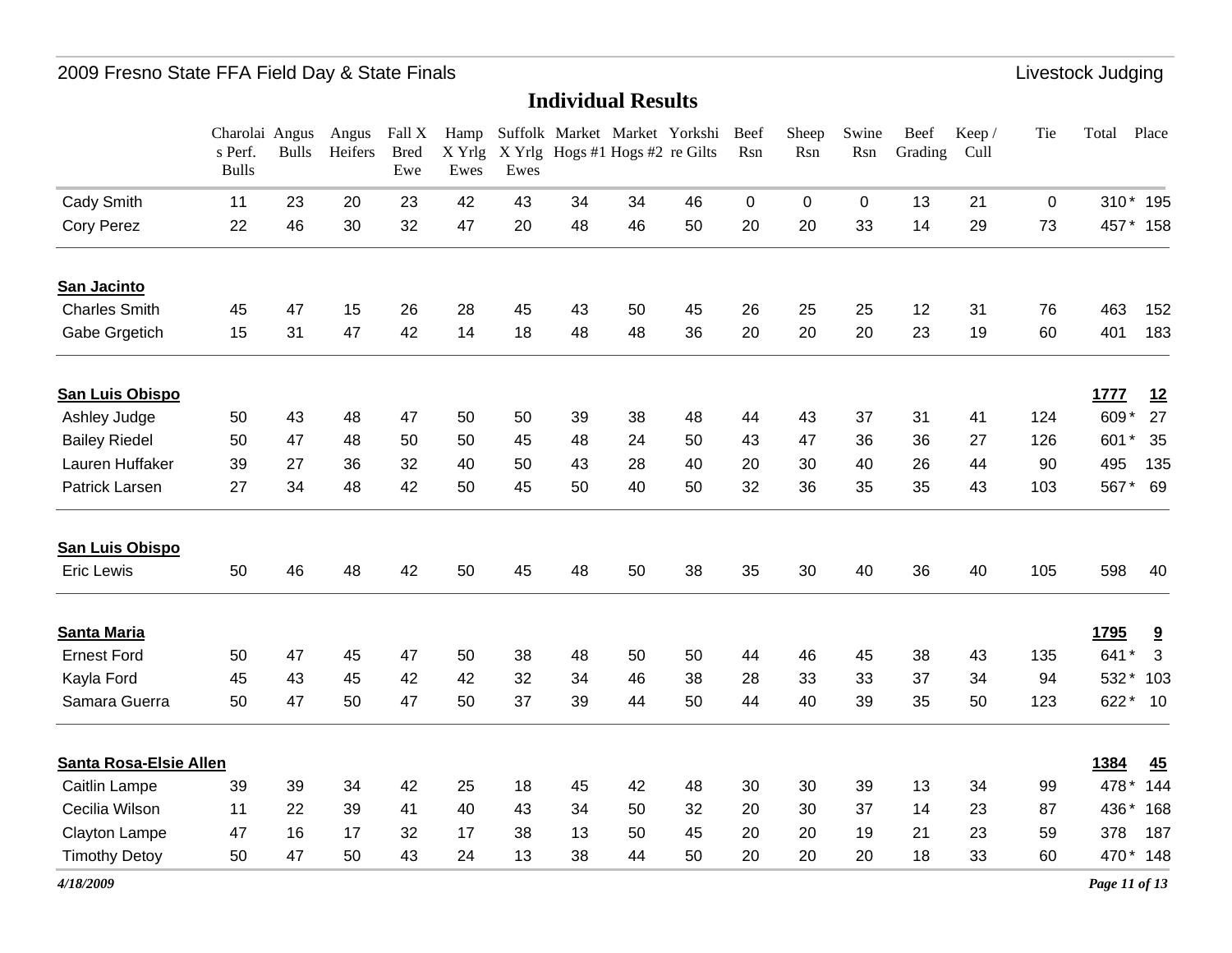|                          | Charolai Angus<br>s Perf.<br><b>Bulls</b> | <b>Bulls</b> | Angus<br>Heifers | Fall X<br><b>Bred</b><br>Ewe | Ewes | Ewes |    | X Yrlg X Yrlg Hogs #1 Hogs #2 re Gilts | Hamp Suffolk Market Market Yorkshi Beef | Rsn         | Sheep<br>Rsn | Swine<br>Rsn | <b>Beef</b><br>Grading | Keep/<br>Cull | Tie      | Total       | Place          |
|--------------------------|-------------------------------------------|--------------|------------------|------------------------------|------|------|----|----------------------------------------|-----------------------------------------|-------------|--------------|--------------|------------------------|---------------|----------|-------------|----------------|
| Sonora                   |                                           |              |                  |                              |      |      |    |                                        |                                         |             |              |              |                        |               |          | 1440        | $\frac{39}{2}$ |
| Ashley Payne             | 24                                        | 27           | 39               | 43                           | 40   | 50   | 45 | 40                                     | 31                                      | 20          | 20           | 20           | 28                     | 23            | 60       | 450*        | 164            |
| Ethan Lincoln            | 20                                        | 31           | 41               | 50                           | 31   | 42   | 48 | 40                                     | 21                                      | 20          | 20           | 20           | 24                     | 21            | 60       | 429*        | 171            |
| Kelly McEwen             | 16                                        | 12           | 47               | 42                           | 36   | 18   | 50 | 40                                     | 45                                      | 20          | 20           | 20           | 23                     | 10            | 60       | 399         | 184            |
| Melissa Stegall          | 50                                        | 32           | 45               | 42                           | 46   | 48   | 50 | 48                                     | 50                                      | 30          | 27           | 40           | 43                     | 10            | 97       | 561*        | 76             |
| Sonora                   |                                           |              |                  |                              |      |      |    |                                        |                                         |             |              |              |                        |               |          |             |                |
| Allie Serrano            | 39                                        | 31           | 39               | 42                           | 50   | 25   | 43 | 28                                     | 20                                      | 20          | 20           | 30           | 19                     | 31            | 70       | 437         | 167            |
| St. Helena               |                                           |              |                  |                              |      |      |    |                                        |                                         |             |              |              |                        |               |          | 1650        | 22             |
| <b>Hadley Bickford</b>   | 40                                        | 45           | 50               | 45                           | 50   | 32   | 39 | 34                                     | 46                                      | 20          | 20           | 20           | 27                     | 30            | 60       | 498*        | 133            |
| Laura White              | 50                                        | 47           | 50               | 42                           | 50   | 42   | 50 | 50                                     | 31                                      | 31          | 38           | 36           | 28                     | 35            | 105      | 580*        | 55             |
| <b>Rachel White</b>      | 50                                        | 47           | 50               | 47                           | 47   | 48   | 50 | 50                                     | 31                                      | 35          | 34           | 40           | 14                     | 29            | 109      |             | 572* 64        |
| <b>Warner</b>            |                                           |              |                  |                              |      |      |    |                                        |                                         |             |              |              |                        |               |          | <u>1122</u> | 48             |
| <b>Cecilia Cervantes</b> | 15                                        | 47           | 45               | 47                           | 47   | 50   | 50 | 48                                     | 37                                      | $\mathbf 0$ | $\mathbf 0$  | $\mathsf 0$  | 23                     | 19            | 0        | 428*        | 172            |
| Kayle Parrott            | 45                                        | 27           | 27               | 42                           | 40   | 27   | 48 | 42                                     | 32                                      | 0           | $\pmb{0}$    | $\mathbf 0$  | 17                     | 10            | 0        | 357*        | 191            |
| Maria Lopez              | 22                                        | 20           | 20               | 50                           | 40   | 46   | 48 | 40                                     | 27                                      | 0           | $\mathbf 0$  | $\mathbf 0$  | $\overline{7}$         | 17            | $\Omega$ | 337*        | 194            |
| <b>Winters</b>           |                                           |              |                  |                              |      |      |    |                                        |                                         |             |              |              |                        |               |          | 1872        | $\overline{3}$ |
| <b>Austin Calvert</b>    | 41                                        | 43           | 48               | 50                           | 46   | 50   | 50 | 44                                     | 40                                      | 34          | 41           | 40           | 26                     | 19            | 115      | 572         | 63             |
| <b>Katie Eslick</b>      | 50                                        | 47           | 45               | 50                           | 50   | 48   | 48 | 48                                     | 46                                      | 30          | 39           | 40           | 36                     | 43            | 109      | 620*        | 13             |
| <b>Trevor Wrigh</b>      | 50                                        | 47           | 47               | 48                           | 50   | 50   | 34 | 50                                     | 40                                      | 34          | 40           | 38           | 33                     | 39            | 112      | 600*        | 36             |
| <b>Westly Kraintz</b>    | 50                                        | 47           | 48               | 47                           | 46   | 48   | 48 | 50                                     | 50                                      | 47          | 45           | 48           | 39                     | 39            | 140      | 652*        | $\mathbf{1}$   |